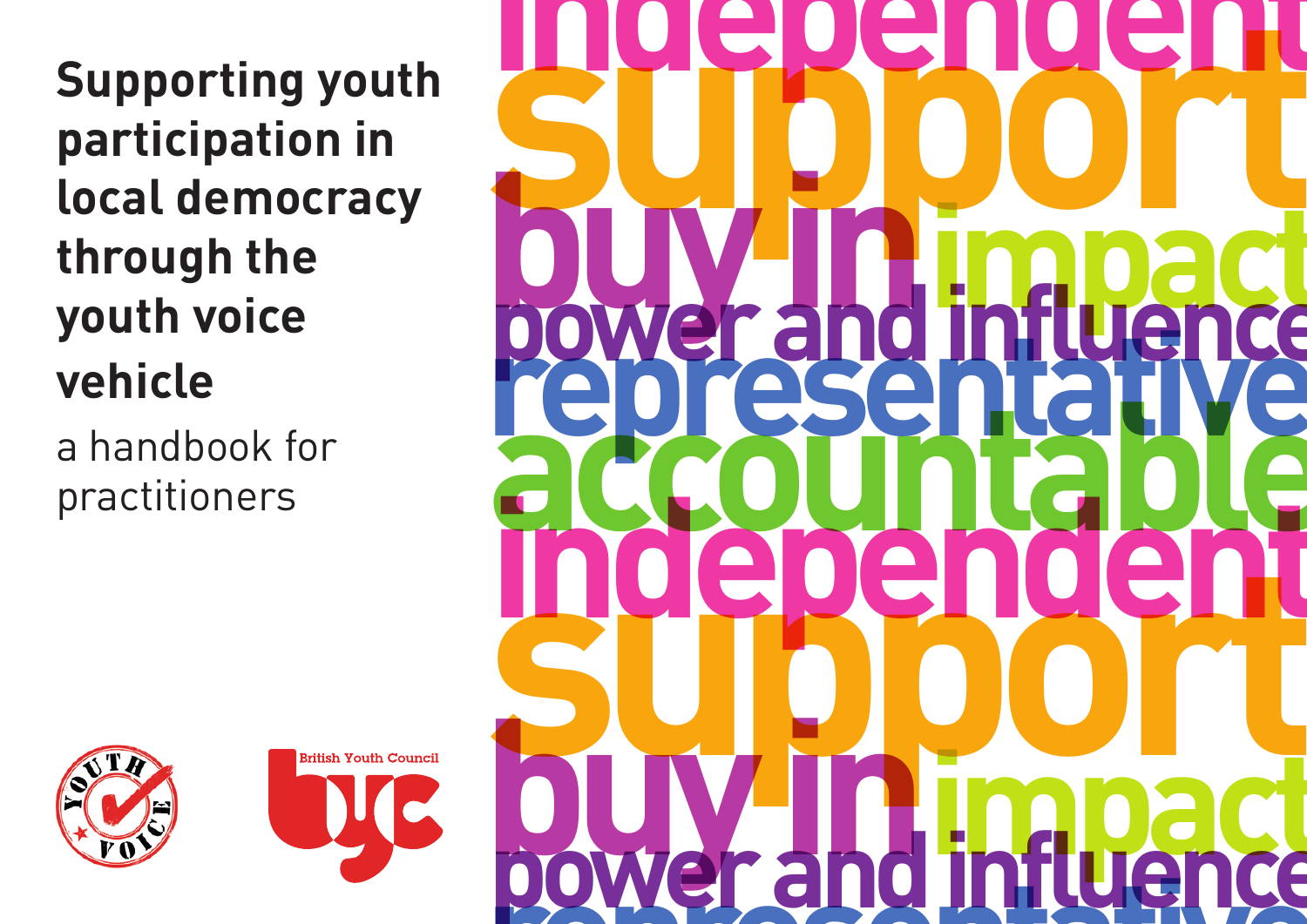# Contents

| What is this handbook for?               | $\overline{2}$ |
|------------------------------------------|----------------|
| What is a youth voice vehicle?           | 3              |
| <b>Representative</b>                    | 6              |
| <b>Accountability</b>                    | <b>10</b>      |
| Independence                             | <b>15</b>      |
| <b>Support</b>                           | 19             |
| <b>Political and senior level buy-in</b> | 24             |
| <b>Power and influence</b>               | 28             |
| <b>Impact</b>                            | 33             |
| Other resources                          | 37             |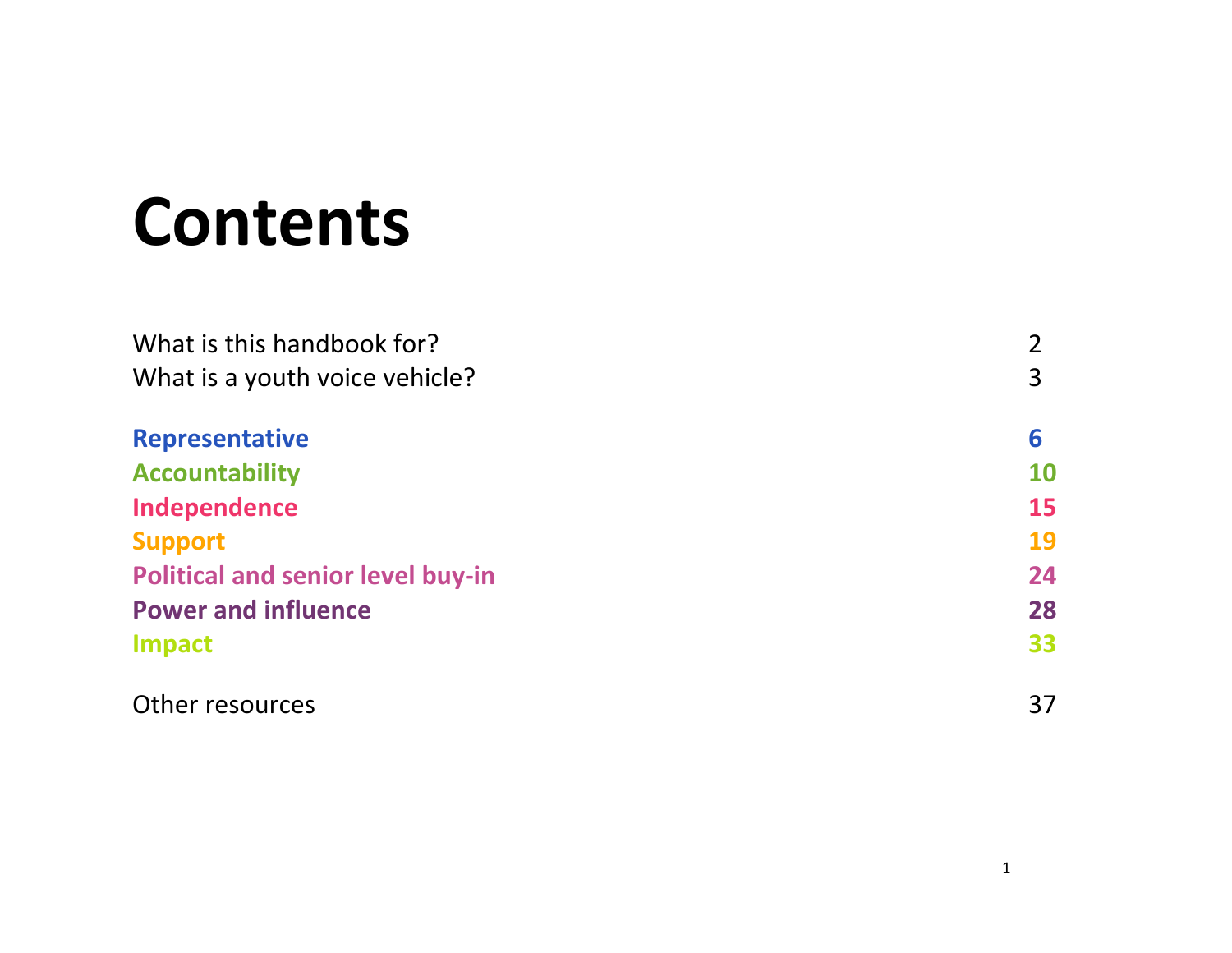## What is this handbook for?

#### This is NOT another guide to young people's participation…

<span id="page-2-0"></span>**•** This handbook has been developed to accompany the guide, <u>['Measuring the Impact and Success of Your Youth Voice](http://www.byc.org.uk/media/83890/youth_voice_vehicles_standards_toolkit.pdf)</u> [Vehicle \(BYC, 2012\)'.](http://www.byc.org.uk/media/83890/youth_voice_vehicles_standards_toolkit.pdf) It is aimed at managers, practitioners and elected members involved in delivering a youth voice structure within a local authority setting. We don't want to reinvent the wheel – we know there are plenty of participation guides out there, including our own series on how to set up and operate models of youth councils, young mayors and local youth parliaments, and this handbook will signpost you to some of them.

We expect that if you are reading this handbook you already have a commitment to developing and supporting young people's participation to enable them to have a strong voice in local decision making. You are probably either:

- Employed (paid or unpaid) to support young people's participation in decision making in your area.
- A local authority manager or commissioner with strategic responsibility for ensuring young people have a voice in decision making.
- An elected member of a local authority with a leadership role in supporting young people's participation in decision making.

The handbook is designed to be a simple reference for you to find:

- Information on things you need to think about as you involve young people in decision making in your area.
- Case studies so you can see some real life examples.
- Links to guides and websites that can help you.
- **•** Support as you fill in the self assessment in <u>'Measuring the Impact and Success of Your Youth Voice Vehicle'</u>

## How does this handbook work?

We have written this handbook to mirror the toolkit ['Measuring the Impact and Success of Your Youth Voice Vehicle'](http://www.byc.org.uk/media/83890/youth_voice_vehicles_standards_toolkit.pdf), so that the two documents can be easily used together. Each section will give the definition of key words and actions along with questions you may want to consider, a case study to show what we mean using an example and lots of links to the great range of resources out there for you to use. In the appendix there are links to lots of general resources on participation.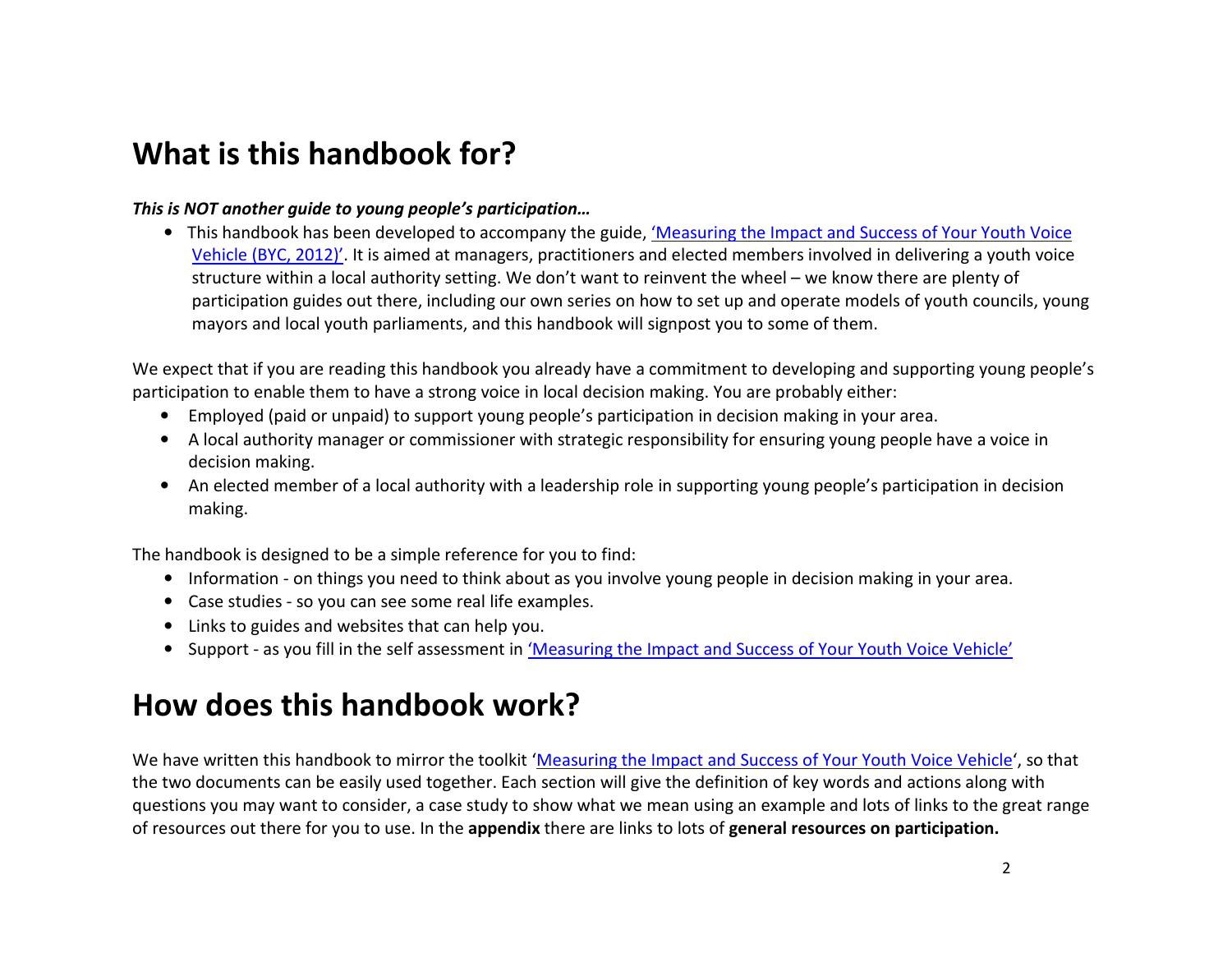## <span id="page-3-0"></span>What is a 'Youth Voice Vehicle'? $^{\mathbf 1}$

We acknowledge that 'Youth Voice Vehicle' (YVV) is a clunky term, and we are pretty sure that nobody out there actually uses it to describe the mechanisms available to hear young people's voices locally. However, in order to write this handbook we needed a generic term that could encompass all the different, creative forms that young people's participation takes. We know you may be using one or several of these models:

- Young Commissioners
- Councillor Shadowing
- Youth Council for Disabled Young people
- Young People Scrutiny Panel
- Young Mayors
- Youth Steering Groups Boards
- Children and Young People's Advisory Boards
- Youthbank
- Locally based Youth Council/Forum/Cabinet
- Authority wide Youth Council/Forum/Cabinet
- UK Youth Parliament
- Children in Care Councils

All of these are fantastic ways of involving young people in decision making, and we do not want to give the impression that BYC (or the Government) has one chosen model they think is better than the rest. That's why we use the term Youth Voice Vehicle throughout this handbook – but we urge you not to change the name of your own body!

What we mean by YVV is:

- A body that covers the whole or part of a local authority area, possibly by drawing together more local and special interest young people's forums.
- A body whose membership is representative of and accountable to the youth population of the local authority area.

 $1$  Extract from Measuring the Impact and Success of Your Youth Voice Vehicle (BYC 2012)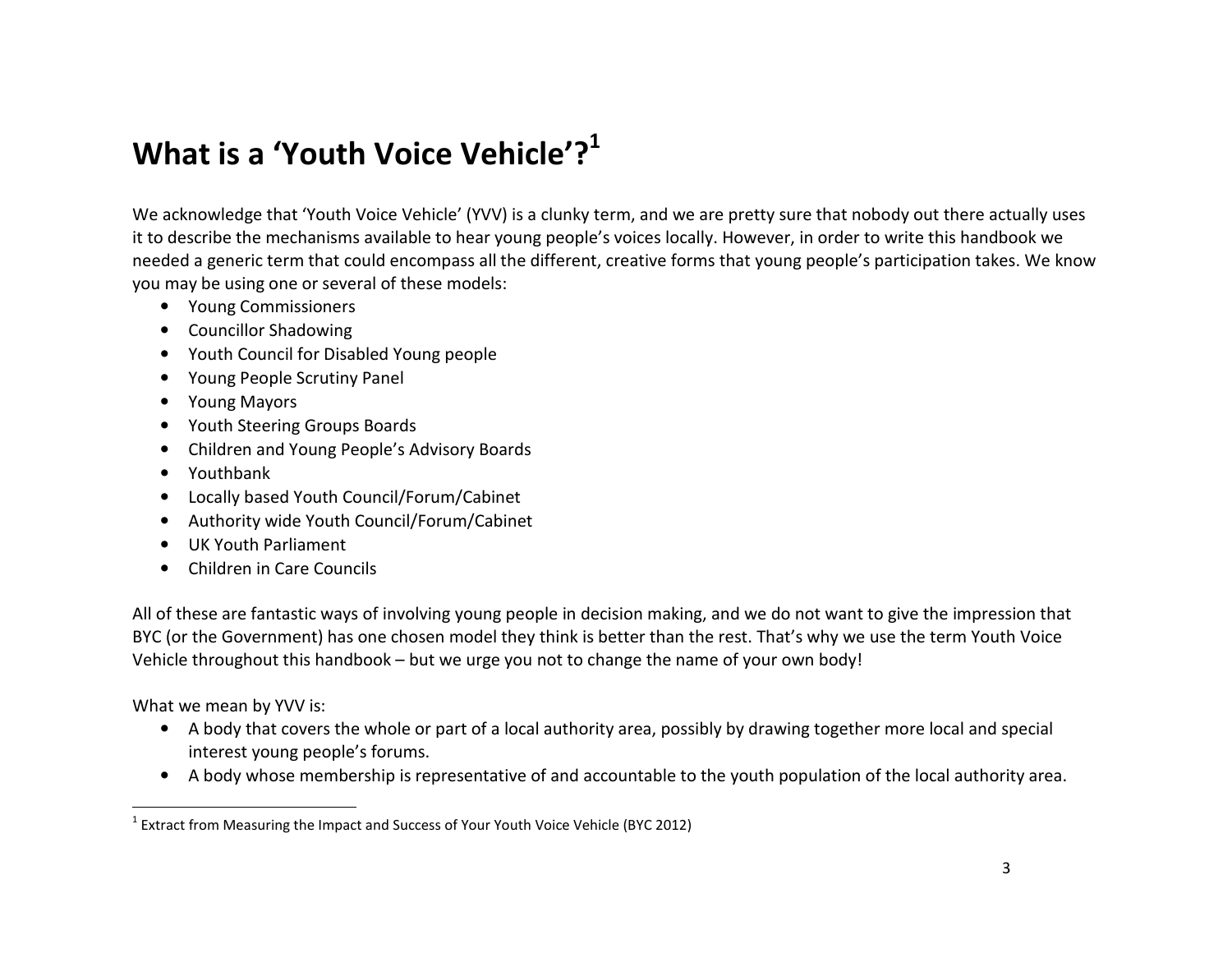- A body with a broad spread of interests and priorities that reflect the demands of the youth population as a whole.
- A body which is recognised by the local authority and other decision makers as representing young people's voices across the area.
- A body where young people speak directly to adult decision makers through consultations, scrutiny processes etc.

## Why is this important, and what difference does the YVV make?

The Government, in 'Positive for Youth' the cross-government policy for young people aged 13- 19 (December 2011), has stated clearly:

Young people should be given the metaphorical keys to the town hall, so that they are able to put forward their views and know that these are welcomed, valued, and taken into account. There are many ways in which to do this. The Government does not mind what approach is used, but would like to see recognised representatives of local young people properly consulted and  $involved<sup>2</sup>$ 

This reflects the Government's commitment to the United Nations Convention on the Rights of the Child and the importance of involving young people in making decisions on matters that affect them.

The Statutory Guidance for Local Authorities on Services and Activities to Improve Young People's Wellbeing (June 2012) also underlines that commitment;

Local authorities must take steps to ascertain the views of young people and to take them into account in making decisions about services and activities for them, in line with Article 12 of the United Nations Convention on the Rights of the Child (UNCRC). They should establish and maintain structured arrangements for doing so. To inform continuous improvement, these arrangements should enable young people to inspect and report at least annually on the quality and accessibility of provision. As appropriate they should also be involved actively in service design, delivery and governance. Young people should receive the

<sup>2</sup> Positive for Youth (December 2011) Page 66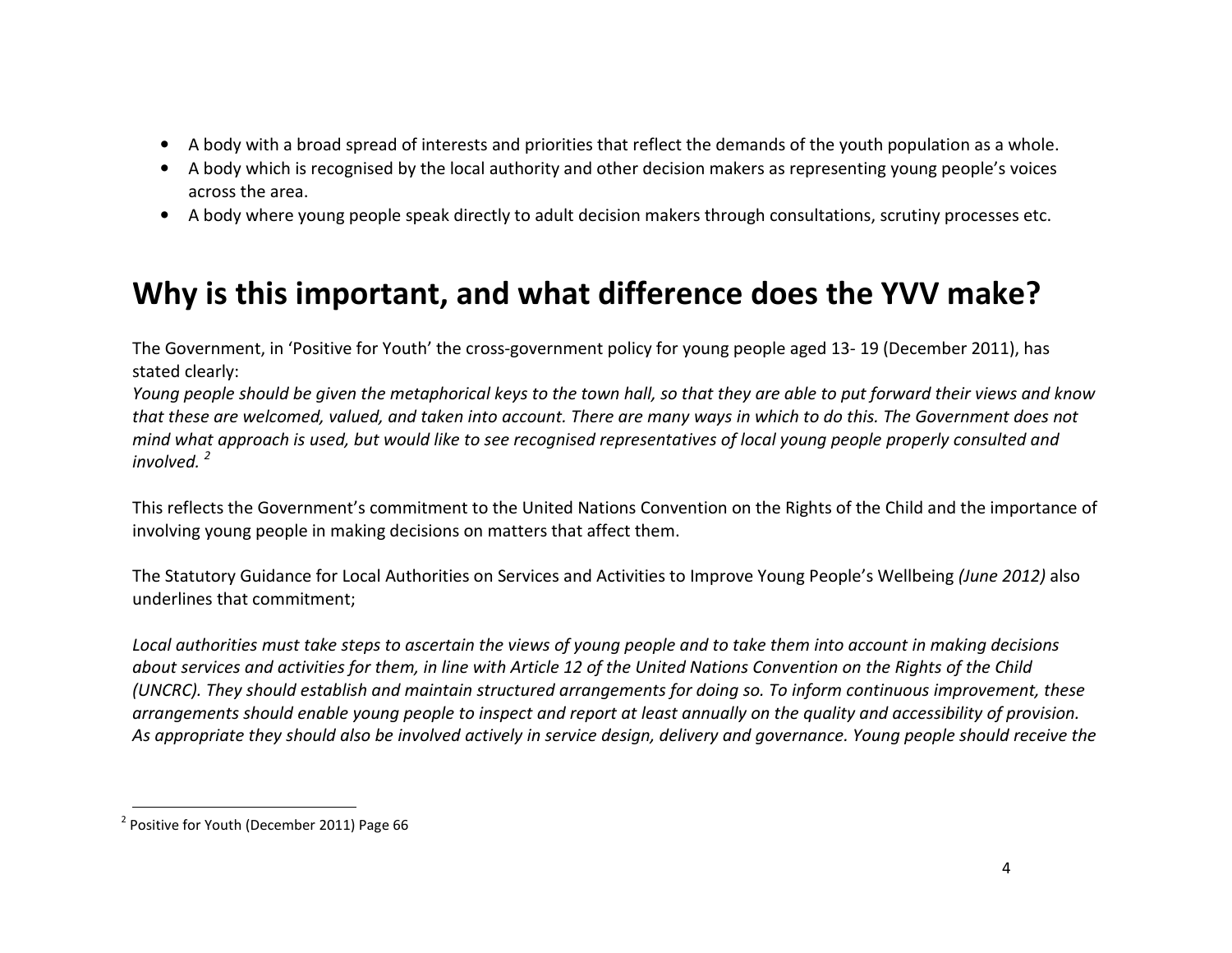support they need to participate, ensuring representation of the full diversity of local young people, and those who may not otherwise have a voice<sup>3</sup>

## Principles and values

We are reproducing these principles from the toolkit ['Measuring the Impact and Success of Your Youth Voice Vehicle',](http://www.byc.org.uk/media/83890/youth_voice_vehicles_standards_toolkit.pdf) as we think they are important and should always be considered when planning. They are the set of principles which we believe should inform the involvement of young people in decision making.

- Young people have the opportunity to be involved in making decisions on what their involvement should be and which vehicle is used.
- YVVs should have a clear vision and purpose, shared by young people and understood by the local authority and support providers.
- Local authorities should recognise the value of involving young people in decision making at a strategic level, and make sufficient resources available to support their involvement.
- YVVs should be inclusive of young people from different backgrounds and with different needs, and should ensure that their ways of working do not exclude or discriminate against specific groups.
- YVVs should be representative of the diversity of the young people living in the local authority area.
- Adults involved in supporting, advising and liaising with YVVs should fully understand and support the processes of young people's involvement.
- Young people should be involved in developing and deciding on appropriate resources, support and training required to establish a productive environment for young people's participation.
- YVVs and local authorities should be outward focused and draw on good practice in other settings and organisations.
- YVVs and local authorities should regularly assess the impact of young people's involvement to ensure that investment in young people's voice is making a difference to young people's lives.
- YVVs and local authorities should be able to articulate the benefits they have seen from involving young people in decision making.

<sup>&</sup>lt;sup>3</sup> Statutory Guidance for Local Authorities on Services and Activities to Improve Young People's Wellbeing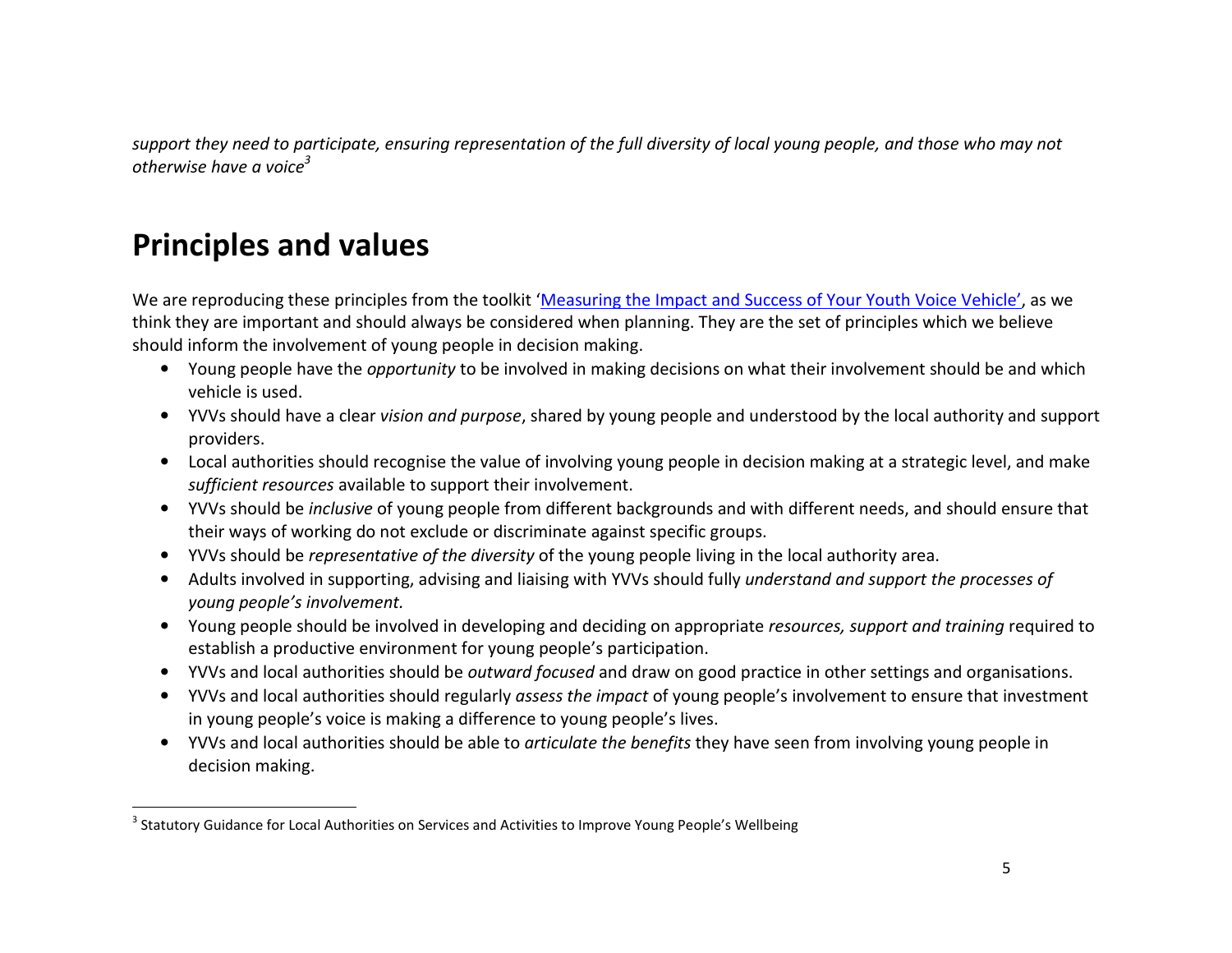## <span id="page-6-0"></span>Representative

#### What does this mean?

**Young people** become a **representative** when they are **elected** by their peers onto the YVV (for a specified period) and given the responsibility of acting in other people's interest. This does not mean they act for each person who voted for them, nor necessarily always in the way they think those people might want them to vote, but with enough authority to vote on issues in a way that they think reflects the views and needs of all their constituents. This means a representative needs to think about all the people they represent, especially those from vulnerable groups, and, in turn, how they will be **accountable** back to them.

YVVs offer an opportunity for young people to be represented. To be a representative body the YVV needs to have a transparent recruitment and election process. Young people must be aware how they can get involved, as a candidate or as a voter. There may be a number of **barriers** to young people getting involved. What are those barriers in your area? What can you do to remove them? Is information easily available to young people, is it clear how they can get support?

How do you organise an election? This is something that people think about and worry about. There are lots of ways of organising elections and how you do it depends on the resources available to you to run them. Involving schools and colleges and targeting groups that work with under-represented groups through outreach and publicity can help increase the turnout and make the YVV representative. Another useful resource could be the Electoral Services Department of the Local Authority. It is important that elections are fair and transparent and seen to be so. Fair elections are something that people get concerned about so whatever process you use, whether it be a traditional paper ballot or online voting, make sure the voting method is secure.

Accessibility is something you will need to consider. In deciding where and when meetings and other events are held think about how members will get there, is public transport available? Can young people get into the building, is the right equipment available? Can young people contribute online?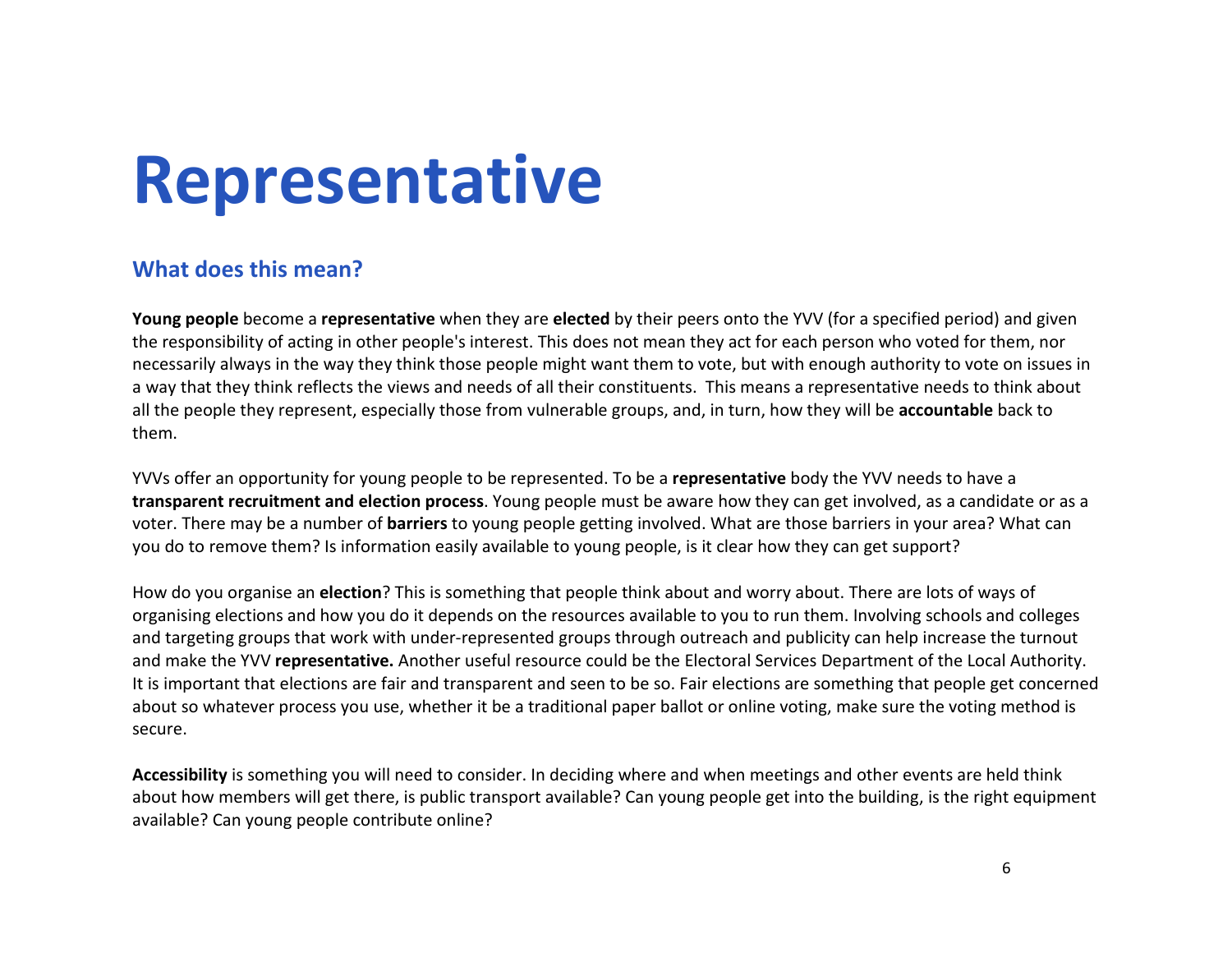You should also be making sure that young people with additional and particular needs can participate both in elections and in the YVV and barriers to their participation are removed, e.g. are care requirements met? What about written information forthose with basic skills needs – could posters and pictures be used?

### Case study

## Hillingdon

The Youth Council is an elected body and has quarterly meetings with the Chief Executive of the Council. At these meetings young people from the Youth Council had the opportunity to look at the policies that had been agreed by the Council.

The Youth Council decided that it wasn't enough that the council just sent through policies for them to see and expressed the view that we would like to be involved earlier in the development of those policies to make sure the voice of young people in Hillingdon was considered from the beginning.

#### How?

To make the involvement of young people more meaningful it was agreed that representatives from council departments would meet the Youth Council on a monthly basis. To put this in place the Youth Council used the relationship they had with the Chief Executive. We also put a request through the Youth Service management team to be part of the decision making process.

The Head of Youth Services raised this with Corporate Management and between them they got agreement for the monthly meetings with representatives from 11 departments. The meetings are governed by agreed terms of reference.

#### [For full case study click here](http://www.byc.org.uk/uk-work/support-for-local-authorities/youth-voice-vehicles/#case%20studies)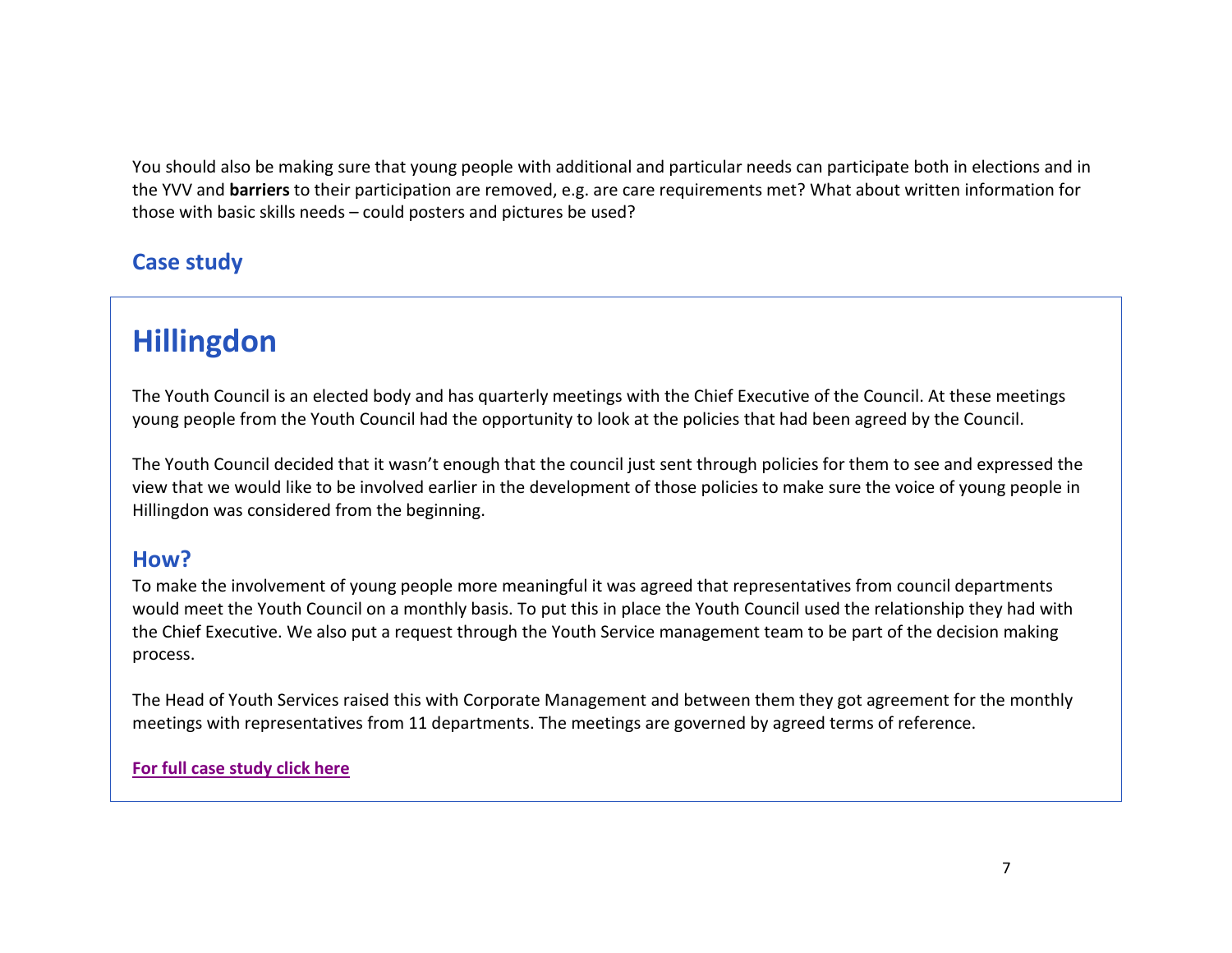| <b>Name</b>                  | Description / content/ abstract                                    | Format       | Where can I find it?                     |
|------------------------------|--------------------------------------------------------------------|--------------|------------------------------------------|
|                              | Representative, representation, elections, accessibility, barriers |              |                                          |
| How 2 be an effective        | Guide for young people on acting as a                              | Downloadable | http://www.byc.org.uk/resource-          |
| representative               | representative                                                     | resource     | centre/training-materials.aspx           |
| Barriers to participation    | Youth led research looking at barriers                             | Downloadable | http://www.nwrywu.org.uk/wp-             |
|                              | young people identify they face                                    | resource     | content/uploads/2011/02/NWRYWU-          |
|                              |                                                                    |              | Research-Report-Improving-               |
|                              |                                                                    |              | Participation-in-the-North-West-version- |
|                              |                                                                    |              | for-distribution.pdf                     |
| <b>How 2 Remove Barriers</b> | A guide to making activities more                                  | Downloadable | http://www.byc.org.uk/resource-          |
| that prevent young           | accessible                                                         | resource     | download-                                |
| people from getting          |                                                                    |              | log.aspx?doc=/media/17367/How%202%       |
| involved in activities       |                                                                    |              | 20Guide%20-                              |
|                              |                                                                    |              | %20How%202%20remove%20barriers%2         |
|                              |                                                                    |              | Othat%20prevent%20young%20people%        |
|                              |                                                                    |              | 20from%20getting%20involved%20in%2       |
|                              |                                                                    |              | Oactivities.pdf                          |
| How to support inclusive     | A quick guide to inclusive working                                 | Purchasable  | http://www.participationworks.org.uk/r   |
| groups in schools and        |                                                                    | resource     | esources/how-to-support-inclusive-       |
| other education settings     |                                                                    |              | groups-in-schools-and-other-             |
|                              |                                                                    |              | educational-settings                     |
|                              |                                                                    |              |                                          |
| Team building activities     | A range of activities to help build your                           | Downloadable | http://www.byc.org.uk/resource-          |
|                              | youth voice vehicle members into a                                 | resource     | centre/training-materials.aspx           |
|                              | team                                                               |              |                                          |
| How to support disabled      | This guide will help workers who want                              | Downloadable | http://www.participationworks.org.uk/r   |
| and non-disabled children    | to ensure that the groups they are                                 | resource     | esources/how-to-support-disabled-and-    |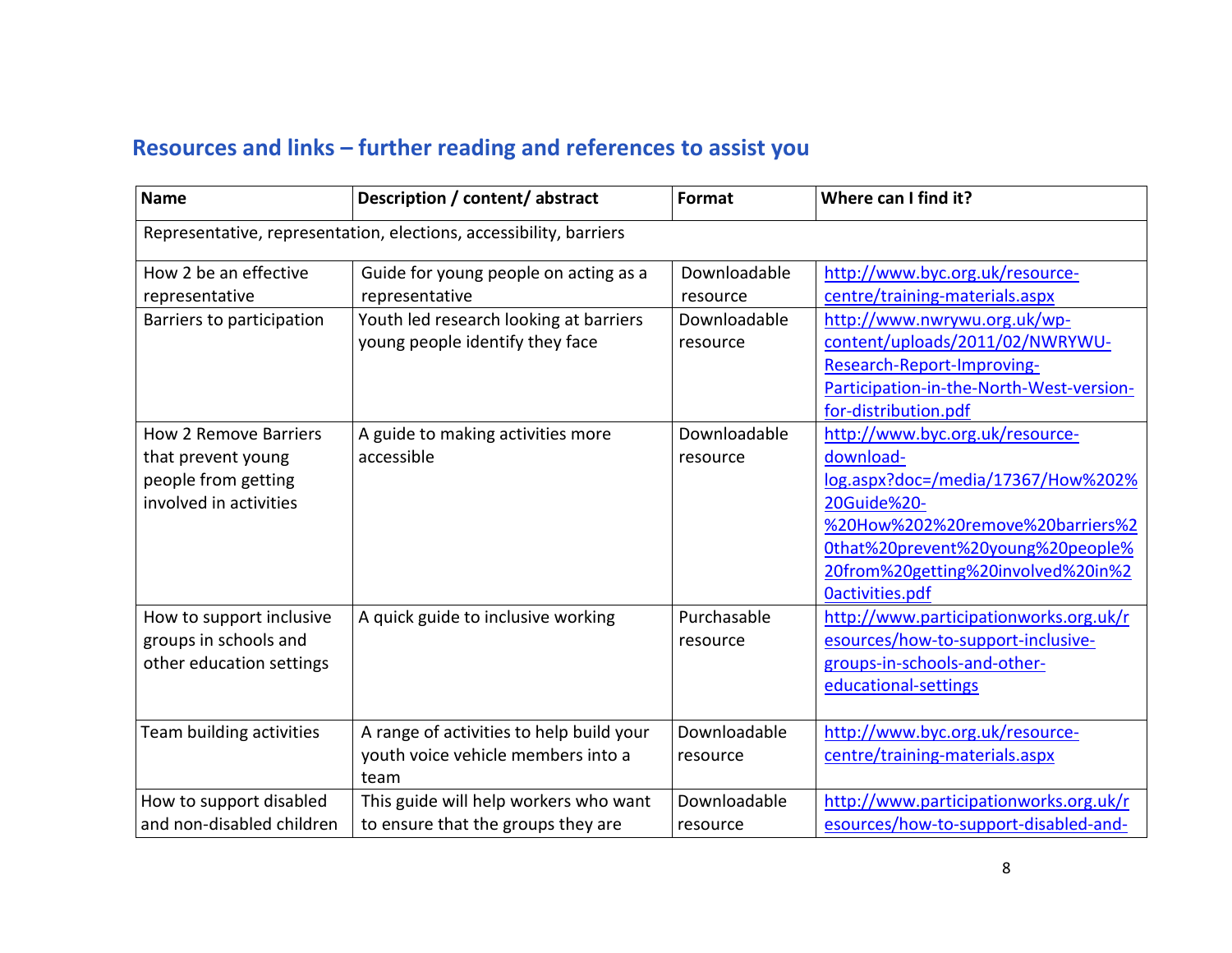| and young people to work<br>together                                                                  | working with are inclusive by providing<br>support and advice                                                                                                                                                                                                                             |                          | non-disabled-children-and-young-<br>people-to-work-together-in-inc                                                                                    |
|-------------------------------------------------------------------------------------------------------|-------------------------------------------------------------------------------------------------------------------------------------------------------------------------------------------------------------------------------------------------------------------------------------------|--------------------------|-------------------------------------------------------------------------------------------------------------------------------------------------------|
| How to involve children<br>and young people with<br>communication<br>impairment in decision<br>making | This guide will help workers working<br>with children and young people with<br>communication impairment                                                                                                                                                                                   | Downloadable<br>resource | http://www.participationworks.org.uk/r<br>esources/how-to-involve-children-and-<br>young-people-with-communication-<br>impairments-in-decision-making |
| Making ourselves heard                                                                                | Making Ourselves Heard will be of<br>interest to those working with children<br>and young people in both universal and<br>specialist settings who wish to ensure<br>that they are doing all that they can to<br>effectively engage with and involve<br>disabled children and young people | Purchasable<br>resource  | http://www.participationworks.org.uk/r<br>esources/making-ourselves-heard                                                                             |
| Challenges of working in<br>multi-cultural teams                                                      | This report explores which kinds of<br>challenges are common across teams in<br>general and which maybe unique to<br>multicultural teams                                                                                                                                                  | Downloadable<br>resource | http://web.gsm.uci.edu/~kbehfar/papers<br>/managing.pdf                                                                                               |
| How to support and<br>develop an effective youth<br>council                                           | A guide to support, develop and sustain<br>local youth councils - including parish<br>and community councils                                                                                                                                                                              | Downloadable<br>resource | http://byc.org.uk/media/15035/Supportin<br>g and Developing an Effective Local Youth<br>Council.pdf                                                   |
| <b>UKYP Elections</b>                                                                                 | Information and guidance on UKYP<br>elections                                                                                                                                                                                                                                             | Website                  | http://www.ukyouthparliament.org.uk/el<br>ections                                                                                                     |
| <b>Your Community</b><br>Uncovered                                                                    | A guide on finding and using<br>information about your local area                                                                                                                                                                                                                         | Downloadable<br>resource | http://www.byc.org.uk/media/15275/You<br>r+Local+Community+Uncovered.pdf                                                                              |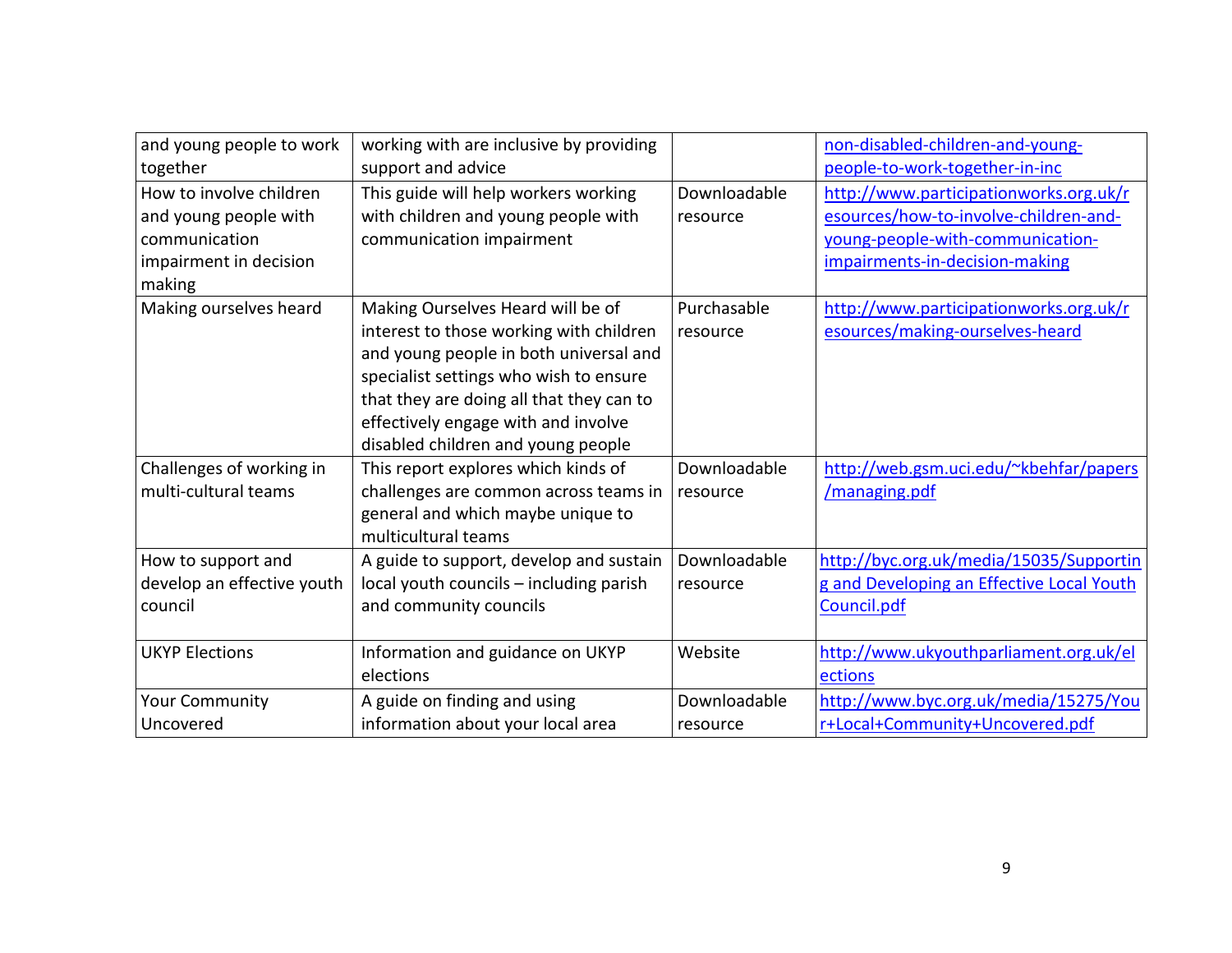# <span id="page-10-0"></span>Accountability

#### What does this mean?

How accountable is the YVV in your area? When we ask about accountability we are asking how answerable the YVV is to young people in your local authority area. Do the young people in the area know what the purpose of the YVV? Is there a manifesto or work plan they can look at and comment on?

A manifesto is produced by the YVV to set out what direction it will go in and what the priorities are it will work on. For example, the priority may be campaigning for lower public transport costs. A manifesto can be published and circulated so that young people know what the YVV will be doing on their behalf. It means the young people can ask the YVV questions about how far they have got in their work and how successful they have been – the YVV can be **held to account** for their actions on behalf of young people in the area.

It is good practice for the YVV to consult with young people in the local area on what should be in the manifesto and on other issues. If questions come up on significant issues it is likely that the YVV will want to **consult** the young people they represent. Consultation can be undertaken in lots of ways. It is important that people understand what a **consultation** is  $-$  an opportunity to give an opinion on an issue or decision that will affect you. It involves finding out what people's views are as well as their perceived needs/wants and demands.

It doesn't mean the people consulting will necessarily do what the people being consulted want. It is part of being representative and ensuring a wide range of views are listened to and considered before a decision is made. If the YVV does consult it is very important that they feedback to the people who took part in the consultation and explain the decision made and why they made that decision.

The YVV needs to be sure it is liaising with other youth forums (e.g. district forums and special interest groups such as Children in Care Councils) so there is a clear communication channel for views and decisions to be shared between the different groups.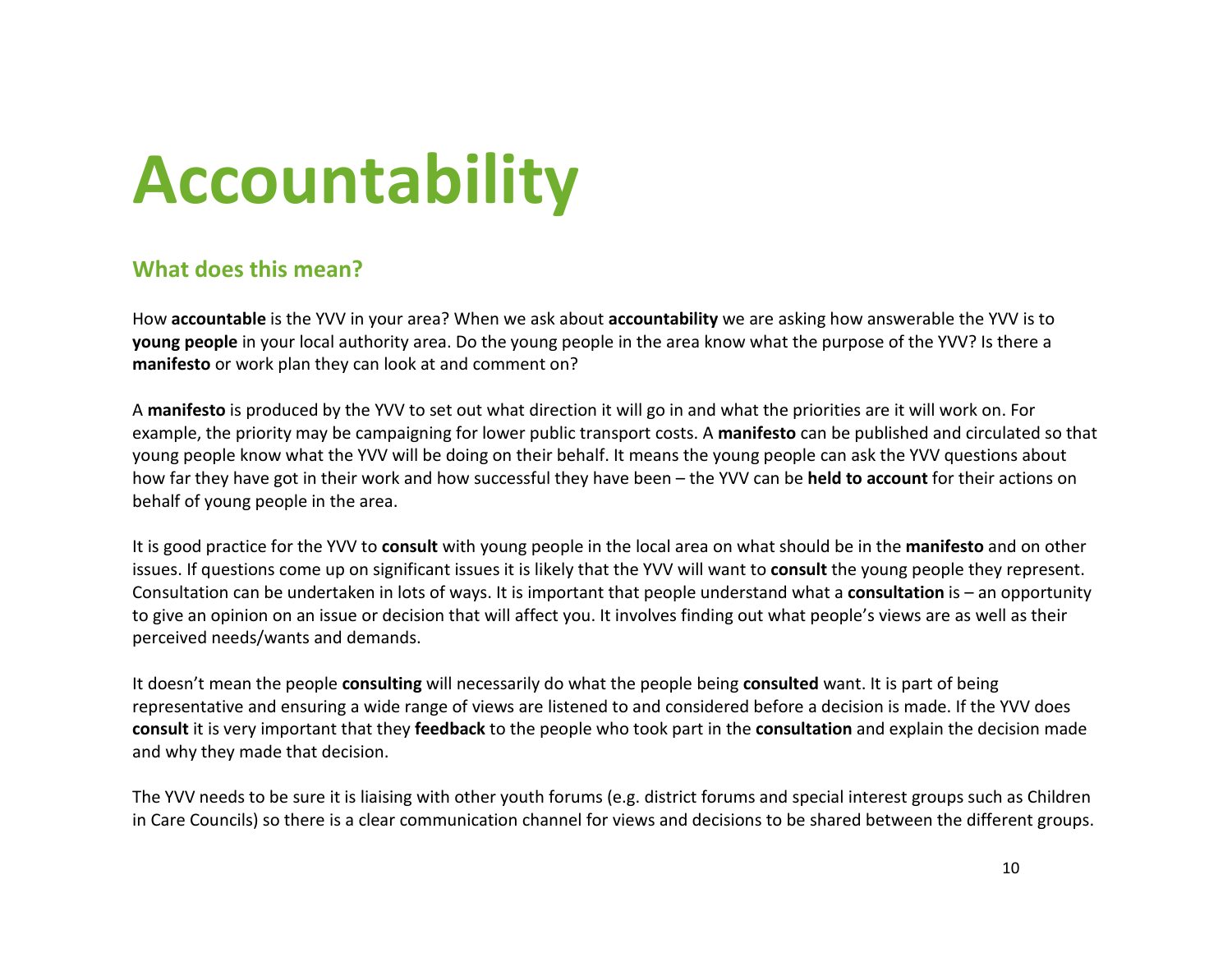It is very useful to have a communications strategy to help the YVV be accountable and to be in touch with other forums. Developing a communications strategy will help you think through what you want and need to communicate and the best way to do it. A communications strategy might include:

- regular publication of priorities and achievements
- web-site regularly updated with interactive consultation opportunities
- advertised and specified ways for young people to contact their representatives
- creative and appropriate use of new social media to promote the activities of the YVV
- mailing list of supporters/member organisations who are regularly asked for their views
- •engaging with schools, colleges and academies
- annual report on activities
- •agreed protocols for media engagement by YVV
- targets for positive media mentions for YVV activities

The Press department of the local authority is a very useful contact as it is important that they understand the work of the YVV and support young people in getting their message out. They can play a crucial role in supporting young people to get the YVV message across.

### Case studies

## **Wiltshire**

Wiltshire Assembly of Youth (WAY) is an elected group of 22 young people from across Wiltshire who represent young people's views and make sure young people are listened to. In 2009 WAY ran a large scale consultation with young people across the county through online surveys, face to face focus groups and school and youth group workshops to help set the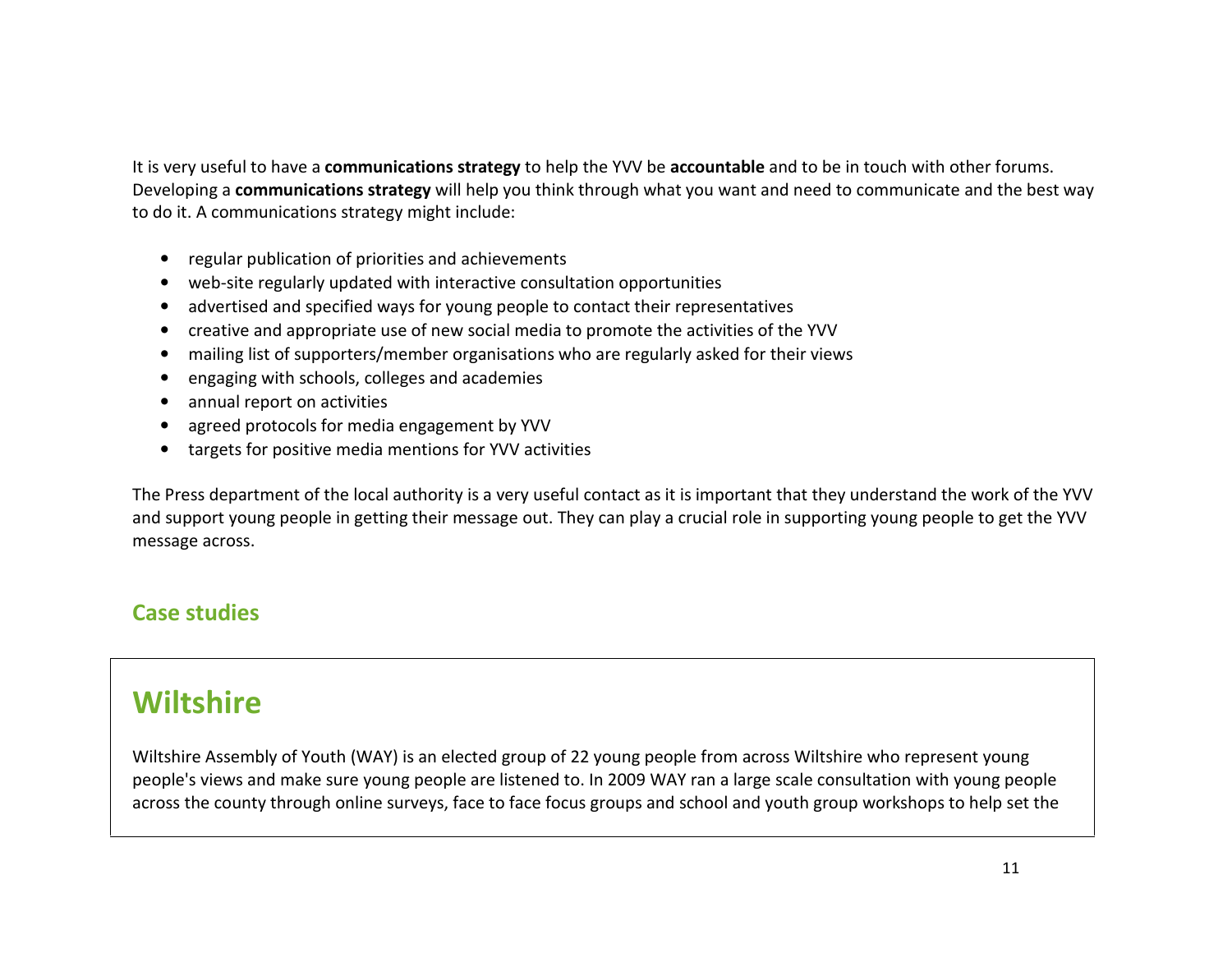priorities for the current Agenda for Action. WAY took responses from over 3,000 young people to a series of open questions. This gave them the top four issues to be worked on for a 3 year period. They were: Transport, Life Opportunities, the Environment and Health, in particular **mental health and emotional wellbeing**. The Voice & Influence team supported WAY with resources and time and enabled them to reach groups of young people who might ordinarily be missed from other consultations e.g. looked after, disabled and NEET.

#### What?

Using the information gathered through the consultation WAY approached the Voice & Influence team with the idea of holding a conference to promote mental health awareness and to improve services and support for children and young people across Wiltshire. WAY wanted an event where young people could meet with a range of mental health professionals, Local Authority workers, Commissioners and other key decision makers. They decided to develop a Be Kind to Your Mind Mental Health.

#### **Conference**

 The aim of the conference was to develop a Young Minds Matter Charter which would help raise awareness of the impact of mental health issues on young people, guide professionals working with young people on how to talk about and address mental health, make it an accessible topic and to challenge the stigma associated with mental health disorders. WAY wanted the Charter to be introduced into schools, youth centres and voluntary sector youth groups as well as to get buy-in from local health care providers (GPs, schools nurses, counsellors, healthy schools team workers, and Young Minds representatives etc).

[For the full case study click here](http://www.byc.org.uk/uk-work/support-for-local-authorities/youth-voice-vehicles/#case%20studies)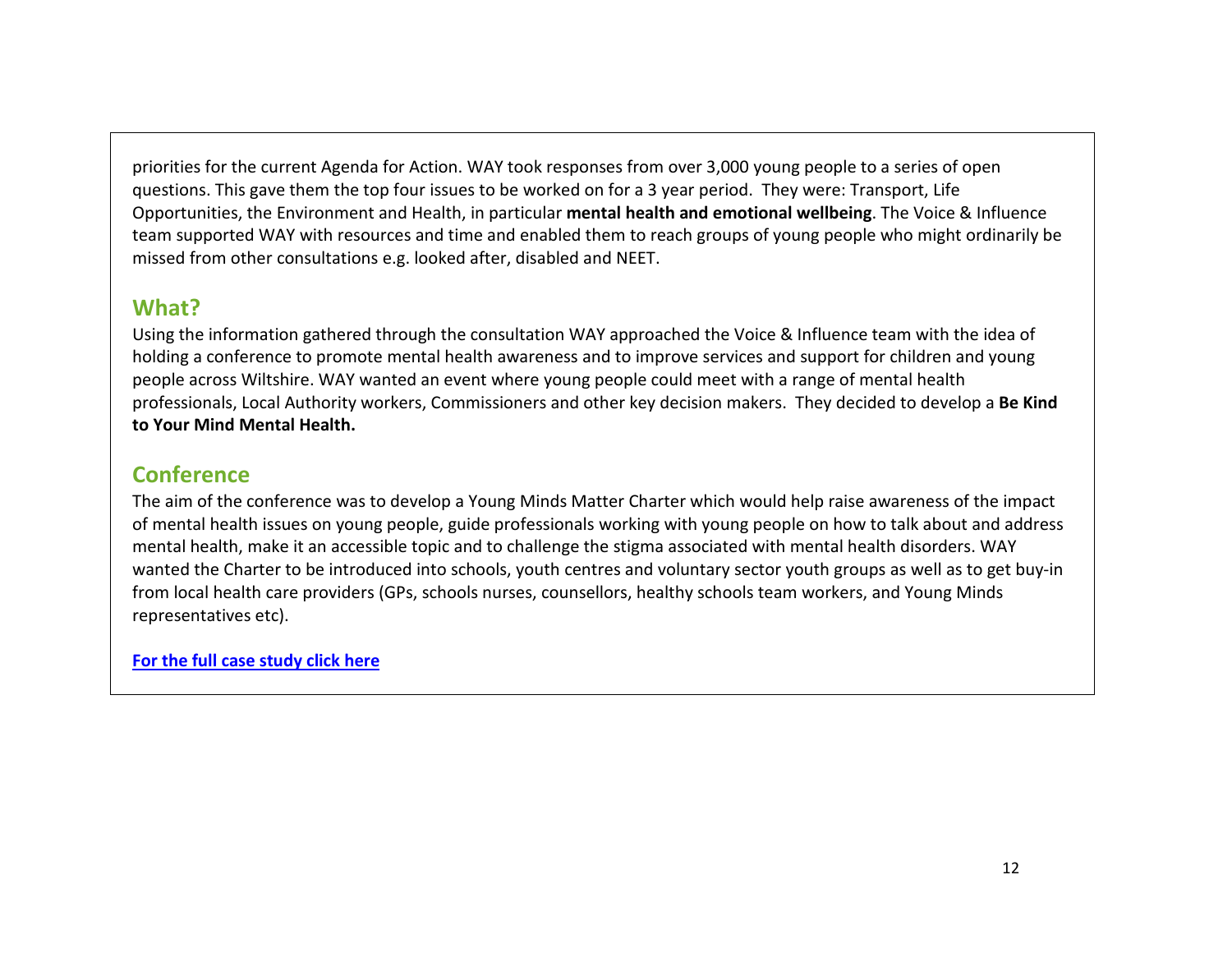## Sandwell

Sandwell's Shadow Youth Cabinet and Youth Parliament regularly consults with young people on priorities and significant issues, and regularly liaises with other youth forums (e.g. district forums, special interest groups).

The YVV has a clear Communications Strategy which includes:

- regular publication of priorities and achievements
- website regularly updated with interactive consultation opportunities
- creative and appropriate use of new social media to promote the activities of the YVV
- mailing list of supporters/member organisations who are regularly asked for their views
- engaging with schools, colleges and academies
- $\bullet$ annual report on activities
- •agreed protocols for media engagement by YVV
- $\bullet$ targets for positive media mentions for YVV activities

[For the full case study click here](http://www.byc.org.uk/uk-work/support-for-local-authorities/youth-voice-vehicles/#case%20studies)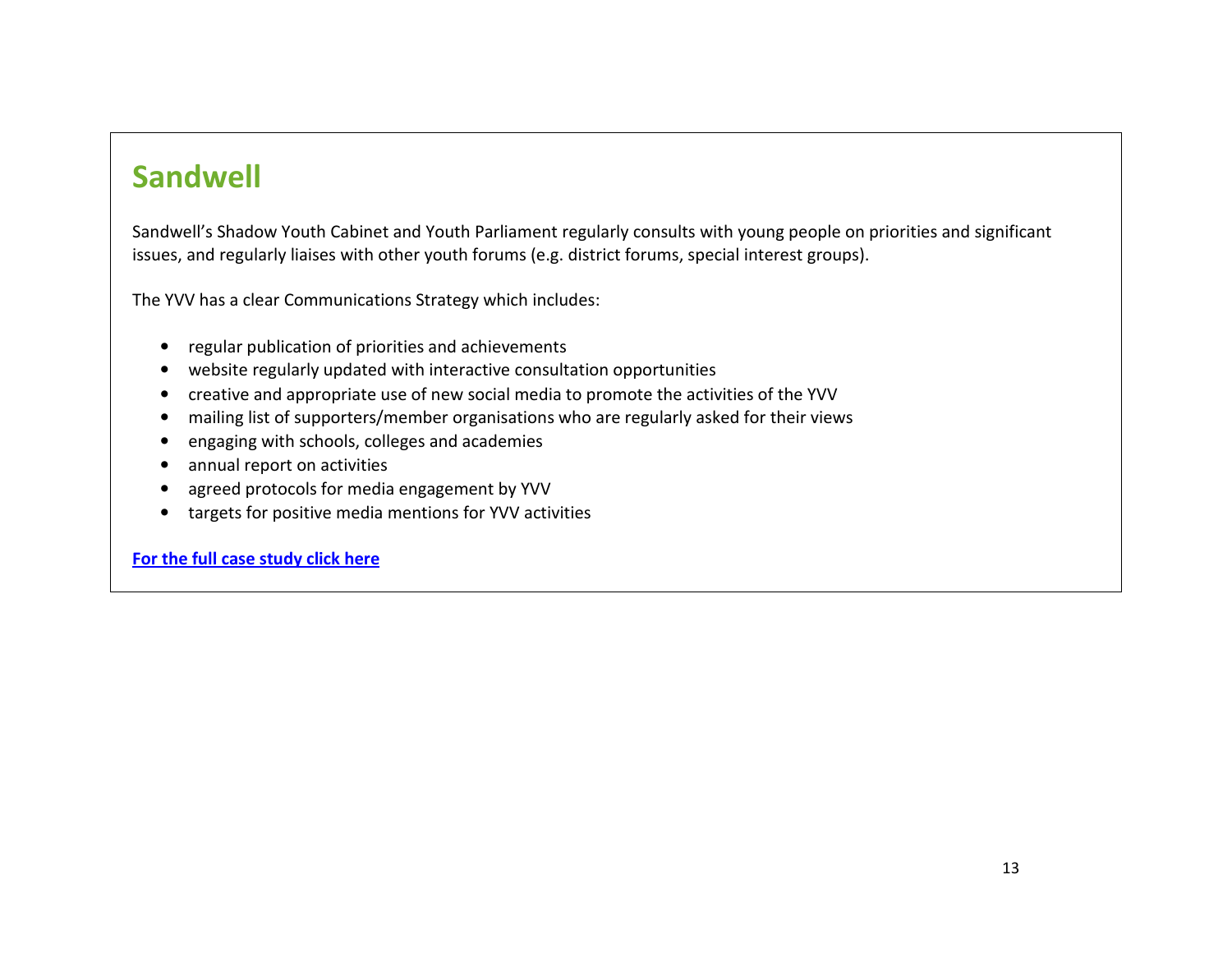| <b>Name</b>               | Description / content/ abstract                        | Format       | Where can I find it?                     |
|---------------------------|--------------------------------------------------------|--------------|------------------------------------------|
|                           | Accountability, manifesto, consultation, communication |              |                                          |
| The British Youth Council | An example of a youth council                          | Downloadable | http://www.byc.org.uk/resource-          |
| Manifesto                 | manifesto                                              | resource     | centre/byc-manifesto.aspx                |
| Young Researchers guide   | A guide to generating publicity about                  | Downloadable | http://nya.org.uk/dynamic_files/YRN%20   |
| to Publicity              | your work                                              | resource     | Guide%20to%20Publicity.pdf               |
| How to write a press      | A sample press release and guide to                    | Website      | http://www.amnesty.ca/youth/youth ac     |
| release                   | writing them                                           |              | tion toolkit/how to write press release  |
|                           |                                                        |              | .php                                     |
| Planning Tools; How to    | Toolkit for developing a                               | Downloadable | http://www.odi.org.uk/resources/details. |
| write a communications    | communications strategy                                | resource     | asp?id=5186&title=communications-        |
| strategy                  |                                                        |              | strategy-planning                        |
| Engaging young people in  | A report looking at effective methods                  | Downloadable | http://www.biglotteryfund.org.uk/er_res  |
| evaluation and            | for consulting with young people                       | resource     | engaging young people uk.pdf             |
| consultation              |                                                        |              |                                          |
| Young People in Research, | A guide to supporting young people to                  | Downloadable | http://www.ncb.org.uk/media/111093/p     |
| how to involve us         | research issues that affect them                       | resource     | ear guidelines.pdf                       |
|                           |                                                        |              |                                          |
| <b>Young Researchers</b>  | A network for young people acting as                   | Network and  | http://www.nya.org.uk/integrated-        |
| <b>Network</b>            | researchers                                            | downloadable | youth-support-services/young-            |
|                           |                                                        | resources    | researcher-network                       |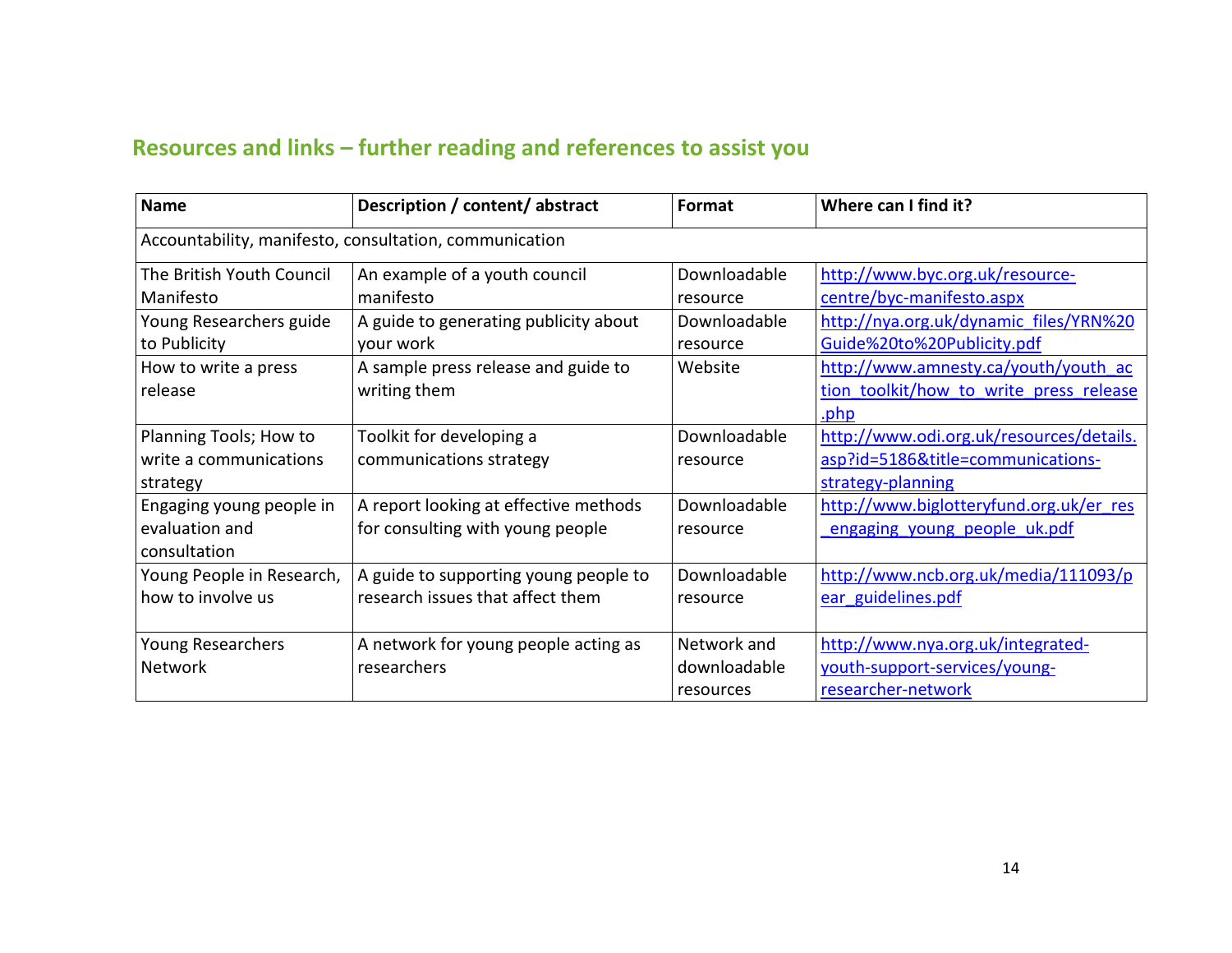# <span id="page-15-0"></span>Independence

#### What does this mean?

The most effective YVVs are independent. This is an area where there may be disputes and tensions with the local authority so it is very important to have discussions on the level of independence of the YVV from the local authority. An independent YVV will be able to act according to its own rules and not be told by adults what it can discuss and focus on. This can sometimes create tension if the YVV is campaigning on issues that are not a priority for the local authority or challenge a decision the local authority has made.

To be as independent as possible the YVV should have a constitution or terms of reference. These act as rules for the YVV and set out how it operates, the roles of elected officers and the **powers** it has. It is important to get these agreed with the local authority, because, by being clear about what powers the YVV has, young people can be confident in getting on and representing the youth population. All new members of the YVV should understand and accept the constitution, so make sure it is part of the induction of new members. It is good practice to keep a constitution and/or terms of reference under review to keep it relevant and fit for purpose.

Another way for the YVV to be independent is for them to have their own **bank account**. This gives young people the opportunity to raise money through **applying for grants** and taking part in **fundraising activities**. The YVV can then spend the money on what it thinks is important. If the YVV has its own bank account there are things you need to consider, e.g. who signs cheques, how many signatures should you have, how is expenditure recorded and how will it be reported on? You might want to have something in the **constitution** on how money and bank accounts will be managed.

A key indicator of independence is being able to put out your own press releases and speak to the press. This is another good reason to have a clear and agreed communications strategy. This is sometimes an area where YVVs find they can not be as independent as they wish. Local authorities work hard to make sure they have a coherent and approved message about their services and workforce and although a YVV may be held to be independent, a local authority may require that press releases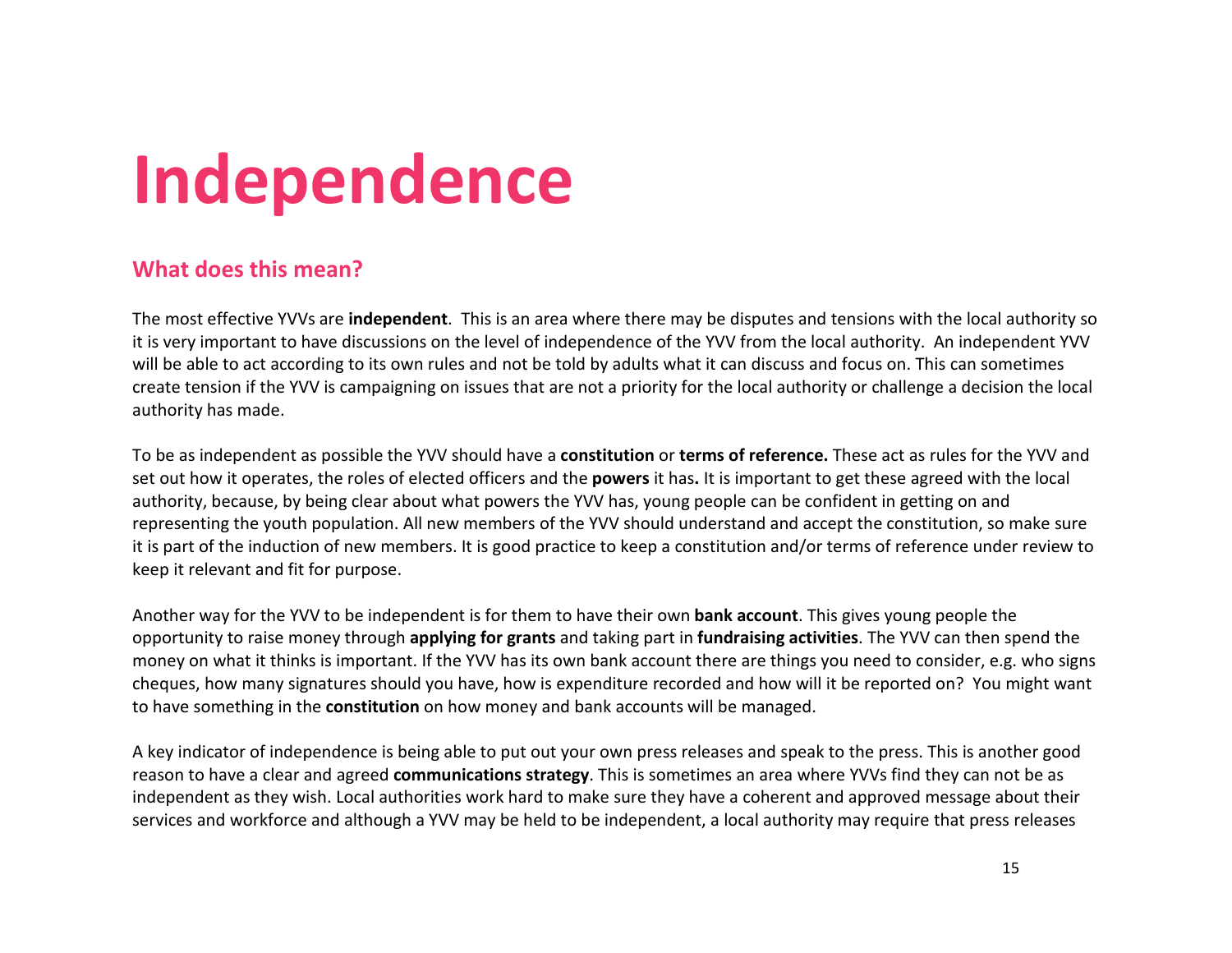and interviews with the media are put through their Press/Media Department as they feel the comments and opinions of a YVV may reflect on them as a body. Often the youth workers supporting the YVV are local authority workers and also bound by their policies. There are no easy answers to this and every case will be different, but we believe young people should be able to express their views freely, and within same constraints as any elected representative would have in a democracy.

It is important that this is discussed at senior level, and has senior-level buy in from the local authority and that support is sought for the YVV to have an independent voice and communications strategy. A positive relationship with the Press department is helpful as they will have a lot of contacts and useful expertise. As they and the rest of the local authority become more confident in the YVV it may be possible to increase their independence in dealing with the media.

#### Case studies

### York

York Youth Council is a group of young people from all over the city who represent the voice of young people in York. They work to make a difference and positive change for the young people of York. Young people 11 – 18 years can get involved. Every secondary school, youth group and college in the York City Council area is encouraged to send two or more representatives to be part of the Youth Council.

#### What?

A demonstration of the independence of York Youth Council is that it has its own constitution that governs the way it works and operates. The Youth Council also has its own bank account that enables it to fundraise to support the work it wants to do and its campaigns.

#### [For full case study click here](http://www.byc.org.uk/uk-work/support-for-local-authorities/youth-voice-vehicles/#case%20studies)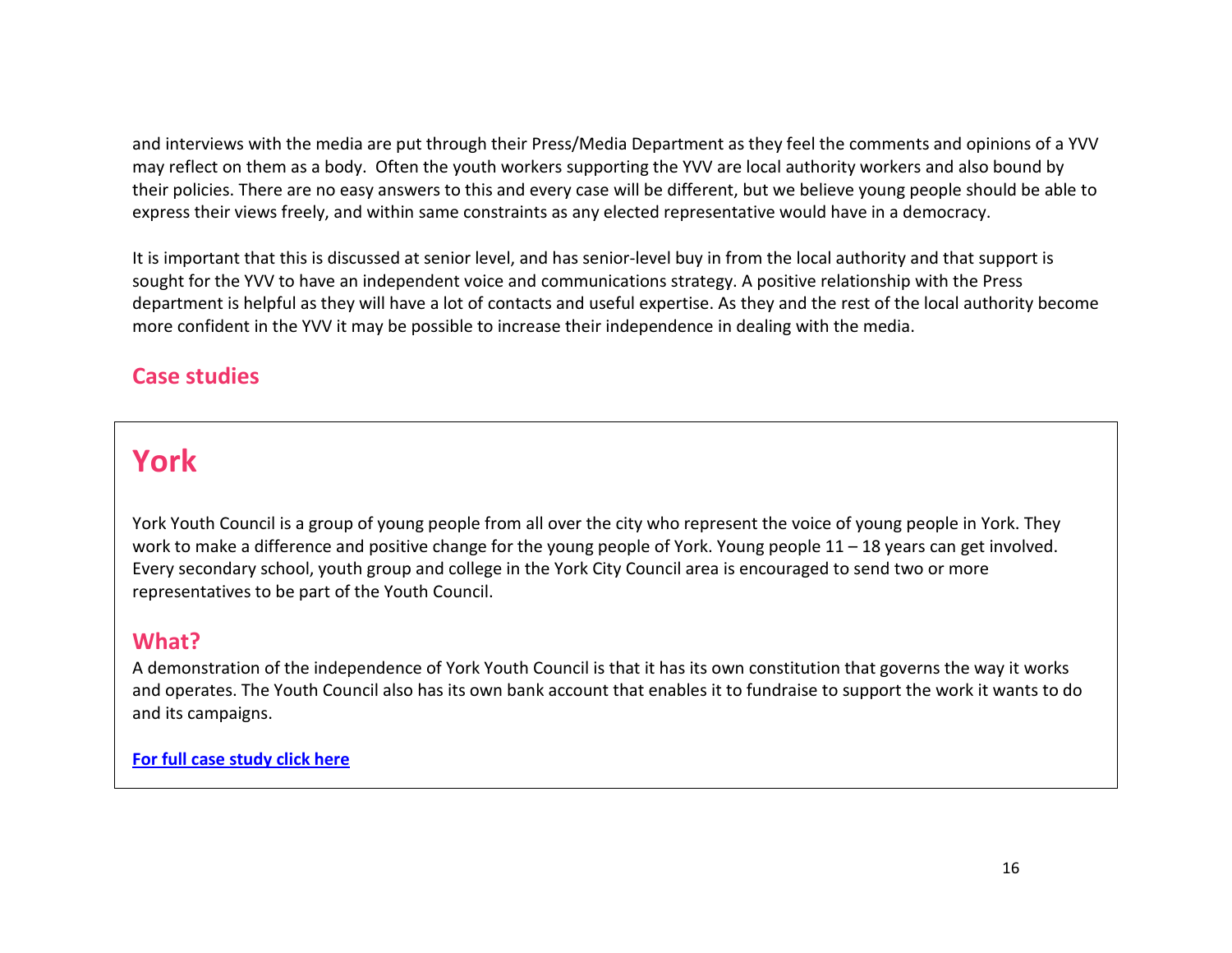### Tower Hamlets

#### What?

The Tower Hamlets Youth Council created and delivered a borough-wide 'Hidden Hero' event aimed at celebrating the achievements of individual young people. These are young people who have excelled or overcome personal hardships to achieve their dreams/goals in life, nominated by their peers and youth workers.

The youth council wanted to put on an event but wasn't sure of what it would be about. The group brainstormed, and the initial idea was inspired by the Mayor of Tower Hamlets celebration event for young people who had done well in their exams. The group felt that although this was a very worthwhile event, not enough was being done to celebrate those who may not necessarily have achieved great grades but had overcome personal barriers and hardships to achieve in their chosen area, e.g. those with a physical or mental disability and those who were young carers or had had a troubled background.

[For full case study click here](http://www.byc.org.uk/uk-work/support-for-local-authorities/youth-voice-vehicles/#case%20studies)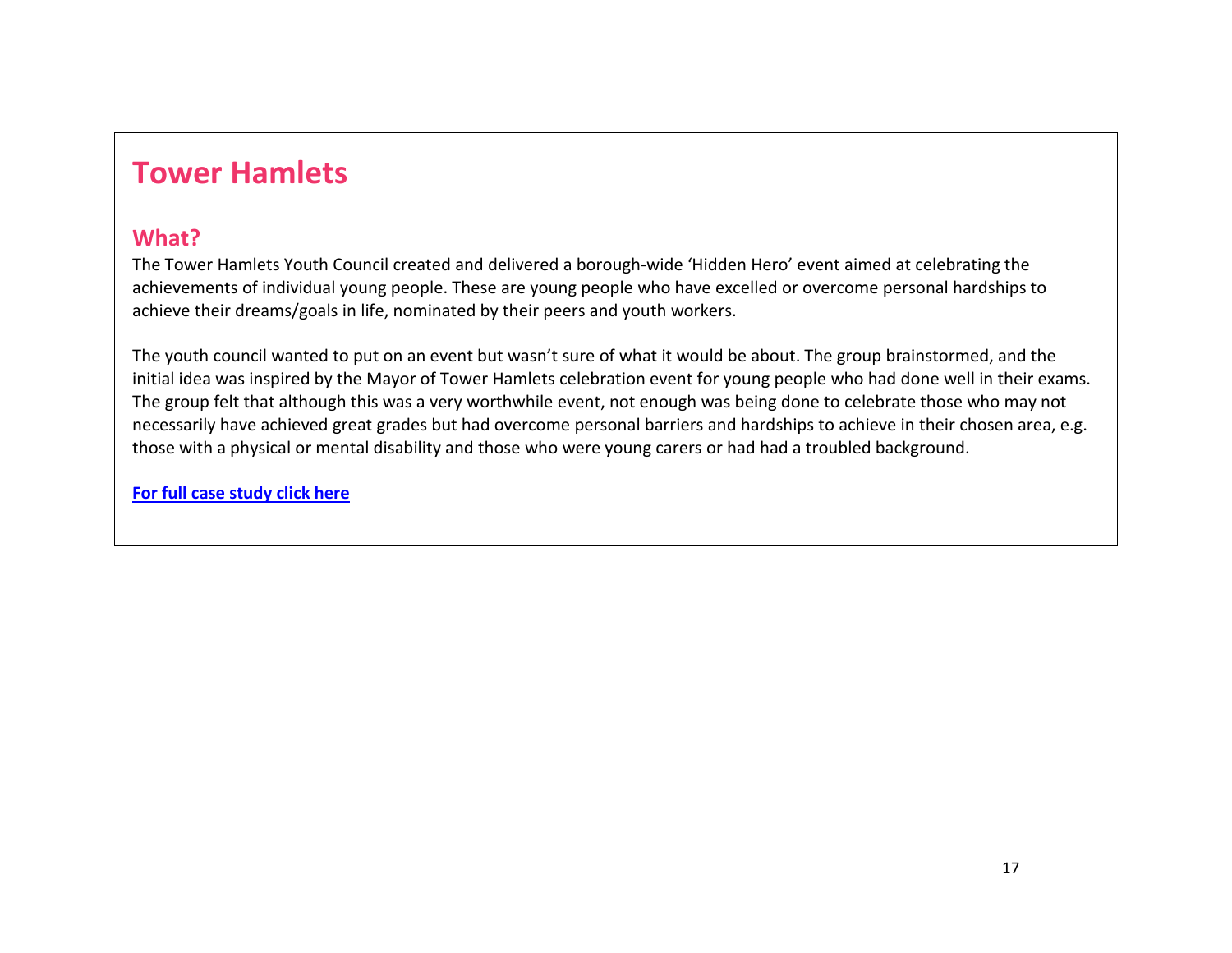| <b>Name</b>                     | Description / content/ abstract                                                                  | Format                   | Where can I find it?                                                                                                                               |
|---------------------------------|--------------------------------------------------------------------------------------------------|--------------------------|----------------------------------------------------------------------------------------------------------------------------------------------------|
|                                 | constitution, terms of reference, bank accounts, applying for grants, fundraising, communication |                          |                                                                                                                                                    |
| Writing a constitution          | A guide to writing a constitution for an<br>organisation                                         | Downloadable<br>resource | http://www.grantnet.com/HelpfulReport<br>s/writingaconstitution.pdf                                                                                |
| Write a constitution            | A guide to writing constitutions                                                                 | Downloadable<br>resource | http://www.byc.org.uk/resource-<br>download-<br>log.aspx?doc=/media/17370/How%202%<br>20Guide%20-<br>%20How%202%20Write%20a%20Constit<br>ution.pdf |
| <b>Model Terms of Reference</b> | Model Terms of reference for a group<br>or committee                                             | Downloadable<br>resource | http://www.hertsdirect.org/infobase/doc<br>s/worddocs/ctteetsofref0507.doc                                                                         |
| Opening a bank account          | A guide to opening a bank account for a<br>constituted group                                     | Website                  | http://cvswl.org/opening-a-bank-<br>account.html                                                                                                   |
| <b>Funding Central</b>          | A website providing information on<br>upcoming grants and funding and<br>advice on applying      | Website                  | http://www.fundingcentral.org.uk/Defaul<br>t.aspx                                                                                                  |
| O2 Think Big                    | A funding scheme for youth led<br>activities                                                     | Funding scheme           | http://www.o2thinkbig.co.uk/                                                                                                                       |
| Youth in Action                 | A European Funding scheme for youth<br>projects                                                  | Funding scheme           | http://www.britishcouncil.org/youthinac<br>tion.htm                                                                                                |
| <b>Oldham Youth Council</b>     | An example of a Youth Council<br>constitution                                                    | Downloadable<br>resource | http://www.byc.org.uk/media/15023/OI<br>dham+Youth+Council+Consitution.pdf                                                                         |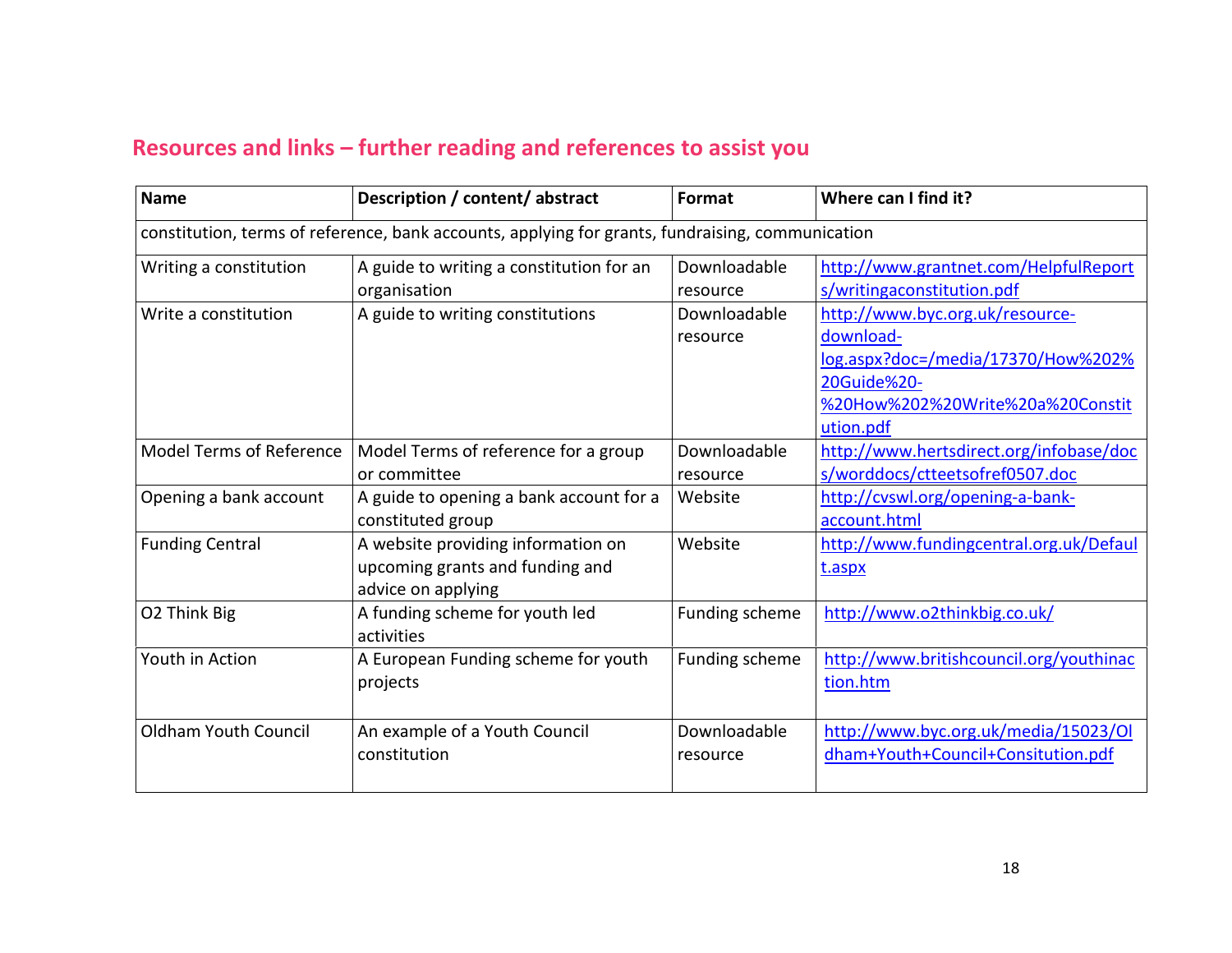# <span id="page-19-0"></span>Support

#### What does this mean?

For the YVV to work well, it needs to work out what sort of **support** it needs and how much. Much of this support will probably come from the local authority, so the package of support should be negotiated when the YVV is set up and then reviewed annually. This is because the YVV might be asked to do more or less work; the local authority may have financial challenges and have to consider reducing budgets. All these reasons to reduce support may be very valid, however the amount of support the YVV receives will affect its ability to fulfill the role it has and avoid tokenism.

Young people should receive the support they need to participate, ensuring representation of the full diversity of local young people, and those who may not otherwise have a voice.<sup>4</sup>

Support can mean a number of different things and should not always be seen as money. It could be that the local authority is happy to offer meeting space and office accommodation for the YVV. This is in-kind support and can cover lots of other things such as phones, access to email and equipment.

Often the support young people in the YVV find most useful is that of experienced and skilled youth workers. Youth workers can support the development of the YVV, **run elections**, act on the decisions made by young people, make sure young people have information and are aware of opportunities available to them. As well as supporting the YVV organisation, youth workers can give support to individuals depending on their needs to help them play a full part in the YVV. A youth worker can deliver the training young people may need to understand how to be a good representative and make the YVV work. They can offer advice and help young people think through options and the impact of decisions.

<sup>&</sup>lt;sup>4</sup> Statutory Guidance for Local Authorities on Services and Activities to Improve Young People's Well-being June 2012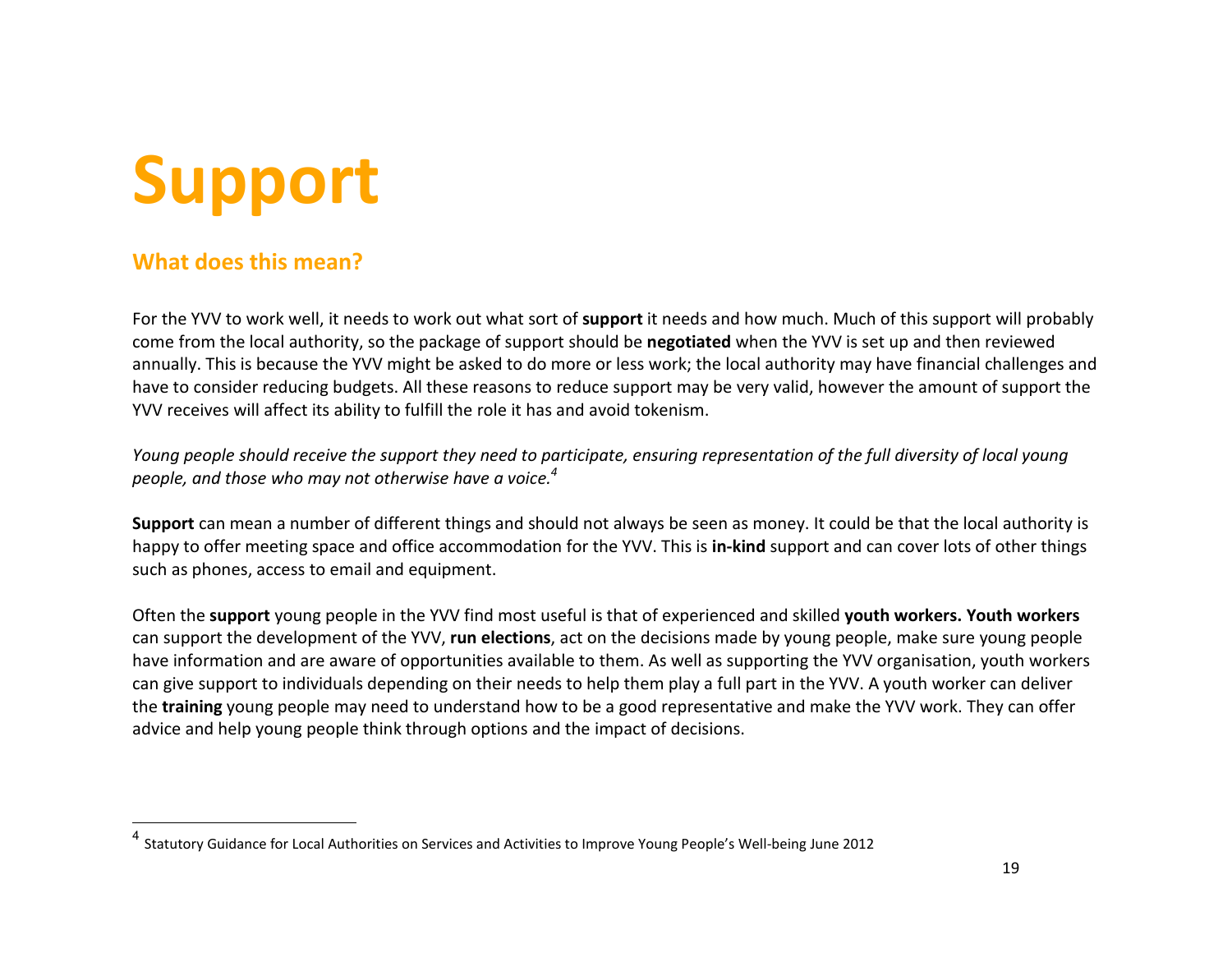Elections will result in a turnover of representatives who sit on the YVV and as young people move on to new stages in their lives youth worker support can offer continuity. Although a YVV may well change and develop as different opportunities arise it is important to have a sense of the journey and understand the decisions that have been made previously.

The local authority may offer the expert help of other council officers to help young people make decisions. Often local authorities have good relationship with other organisations that run services that are used by young people such as the National Health Service or the Police. The local authority can support the YVV to make its own relationships with these organisations.

Local authorities should use the guidance in the context of related policy developments and reforms including Raising the Participation Age, the development of health and wellbeing boards, and the duty to develop a joint strategic needs assessment<sup>5</sup>. Other common areas to seek some kind of support for are accreditation, transport, and safeguarding.

The YVV can benefit from support to get its voice heard and decisions acted on from the local authority too. Often the voice of young people is not as loud as the voice of adult voters. The local authority can help get the YVV heard, how effectively it is heard can often depend on the amount of political and senior level buy-in the YVV has.

### Case study

## Islington

February 2012 saw the first elections held in Islington for the Youth Council. The Youth Council is made up of eight Youth Councillors elected through open elections for a two-year term. Young people able to stand for election are those aged 13-17 who live, study or are looked after in the borough. Young people aged 11-17 who live, study or are looked after could vote in elections.

<sup>5</sup> Statutory Guidance for Local Authorities on Services and Activities to Improve Young People's Well-being June 2012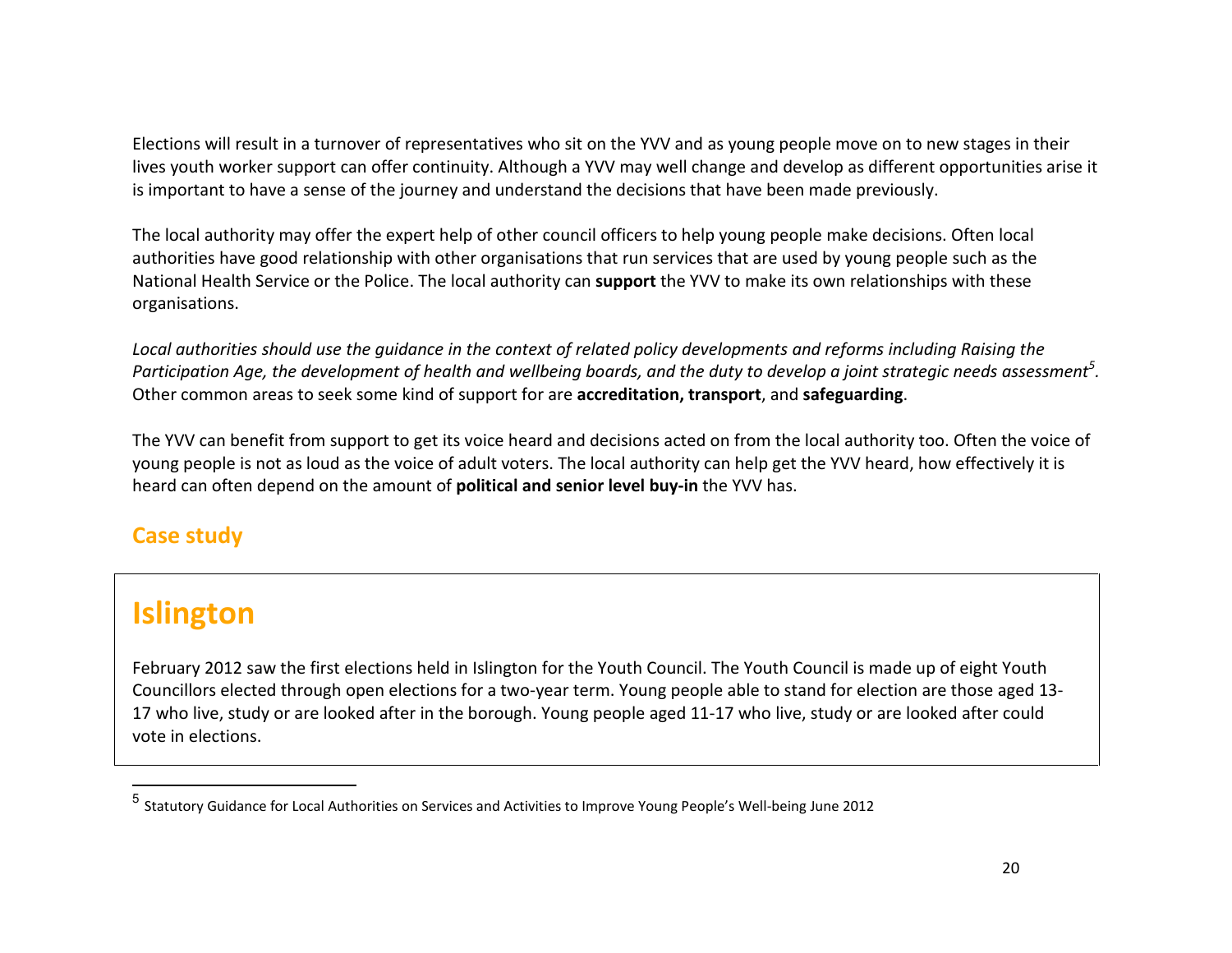#### What?

Young people in the borough were able to cast their votes in the election through polling stations in secondary schools, through polling stations in two Youth Hubs and through postal votes for those schooled out of borough. Using the children's services database, households with young people who live in Islington but go to school out of borough were sent an application for a postal vote and every looked after young person who goes to school in the borough automatically got a postal vote opportunity. The election was advertised through the use of outdoor banners, flyers, website, wristbands, texts and campaign manifestos drawing on one of eight key areas decided on through consultations with young people. There was a three and a half week campaign period. As young people voted they had their hand stamped with a specially designed stamp.

[For full case study click here](http://www.byc.org.uk/uk-work/support-for-local-authorities/youth-voice-vehicles/#case%20studies)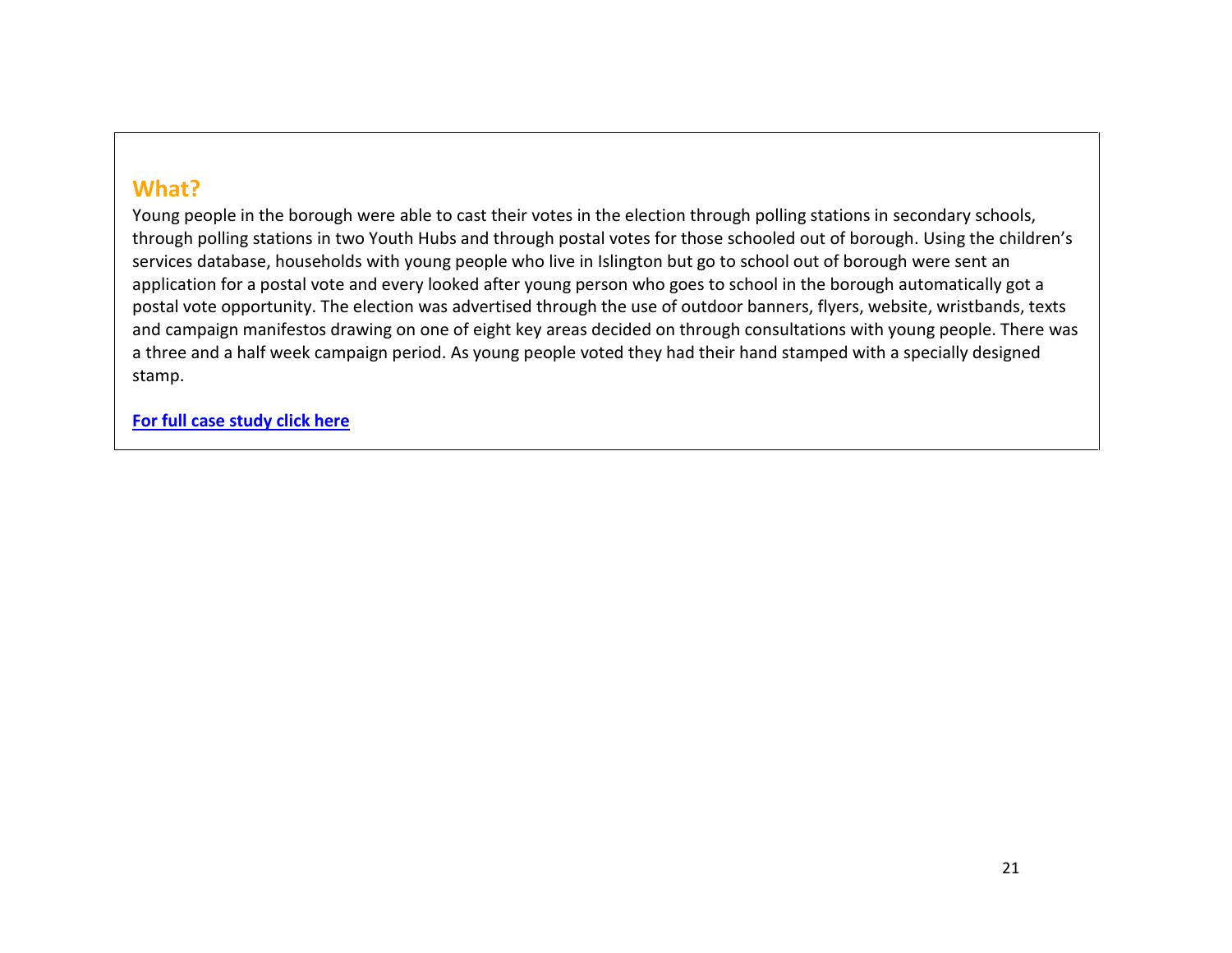| <b>Name</b>                          | Description / content/ abstract                                                                                                                                                                                                                                        | Format                                       | Where can I find it?                                                          |
|--------------------------------------|------------------------------------------------------------------------------------------------------------------------------------------------------------------------------------------------------------------------------------------------------------------------|----------------------------------------------|-------------------------------------------------------------------------------|
|                                      | Support, budgets, role of youth workers, accreditation, safeguarding, transport, working with partners.                                                                                                                                                                |                                              |                                                                               |
| Youth Work, an<br>Introduction       | Article discussing the role of youth work                                                                                                                                                                                                                              | Website                                      | http://www.infed.org/youthwork/b-<br>yw.htm                                   |
| Act by Right                         | An accreditation toolkit, to measure and<br>support young people's individual<br>growth during a youth participation<br>process                                                                                                                                        | Purchasable<br>resource and<br>accreditation | http://www.nya.org.uk/catalogue/youth-<br>work-activities/act-by-right-1      |
| <b>Councillor Shadowing</b><br>Award | A 10 hour accredited award for young<br>people shadowing local councillors in<br>their communities                                                                                                                                                                     | Accreditation                                | http://www.byc.org.uk/resource-<br>centre/byc-awards.aspx                     |
| Youth Voice Award                    | A 10 hour accredited awards for young<br>people in representational roles                                                                                                                                                                                              | Accreditation                                | http://www.byc.org.uk/resource-<br>centre/byc-awards.aspx                     |
| dopolitics.org.uk                    | This site, from the Electoral<br>Commission, is designed to provide easy<br>access to materials, guidance and case<br>studies for 'democracy practitioners' -<br>electoral administrators, teachers,<br>youth workers, or anyone else with an<br>interest in democracy | Downloadable<br>resource                     | http://www.dopolitics.org.uk/                                                 |
| Action for change                    | Starting with original research<br>materials on young people and social<br>action from the Trust for The Study of<br>Adolescence, Will Ord and Don Rowe of<br>the Citizenship Foundation have                                                                          | Purchasable<br>activity pack                 | http://www.nya.org.uk/catalogue/youth-<br>work-activities/action-for-a-change |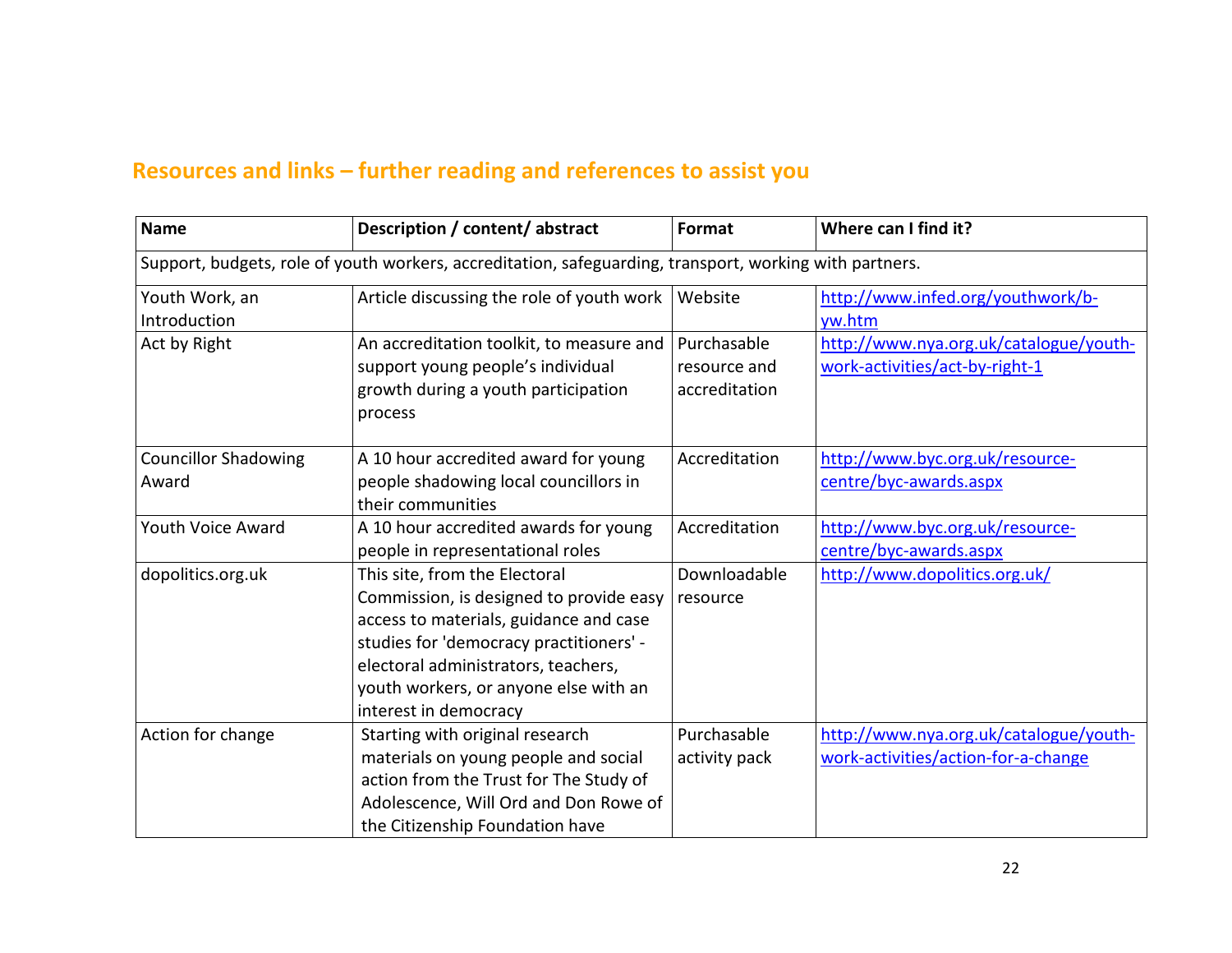|                                                                                                                | created an invaluable activity pack for<br>use in formal and non-formal settings<br>by everyone working with young<br>people.                                                                                                                                                                   |                          |                                                                                                                                                                 |
|----------------------------------------------------------------------------------------------------------------|-------------------------------------------------------------------------------------------------------------------------------------------------------------------------------------------------------------------------------------------------------------------------------------------------|--------------------------|-----------------------------------------------------------------------------------------------------------------------------------------------------------------|
| Young people and<br>citizenship - a resource<br>handbook for youth<br>workers and Connexions<br>workers (2003) | This book introduces key themes that<br>will enable youth workers, teachers and<br>Connexions personal advisers to<br>develop lively and creative programmes<br>for young people aged 11 to 16, to help<br>and encourage them to become<br>informed and active members of their<br>communities. | Purchasable<br>book      | http://www.nya.org.uk/catalogue/youth-<br>work-activities/young-people-and-<br>citizenship-a-resource-handbook-for-<br>youth-workers-conne                      |
| Developing Relationships<br>with Key People                                                                    | An activity to support young people to<br>develop relationship with decision<br>makers                                                                                                                                                                                                          | Downloadable<br>resource | http://www.byc.org.uk/resource-<br>download-<br>log.aspx?doc=/media/17637/Activity%20i<br>dea%20-<br>%20'Develop%20relationships%20with%<br>20key%20people'.pdf |
| <b>BYC Training</b>                                                                                            | A wide variety of training resources are<br>available from the BYC website                                                                                                                                                                                                                      | Downloadable<br>resource | http://www.byc.org.uk/resource-<br>centre/training-materials.aspx                                                                                               |
| <b>BYC training courses</b>                                                                                    | A wide variety of training is available<br>directly from BYC including to enable<br>young people to develop skills to act<br>effectively                                                                                                                                                        | Training                 | http://www.byc.org.uk/training-and-<br>services/training.aspx                                                                                                   |
| Keeping it Safe                                                                                                | NCVYS resource on developing<br>Safeguarding                                                                                                                                                                                                                                                    | Purchasable<br>resource  | http://ncvys.org.uk/index.php?page=262                                                                                                                          |
| The Volunteer<br><b>Recruitment Process</b>                                                                    | A guide exploring effective support<br>around volunteering                                                                                                                                                                                                                                      | Downloadable<br>resource | http://www.nwrywu.org.uk/wp-<br>content/uploads/2011/05/Volunteer-<br>recruitment-process.doc                                                                   |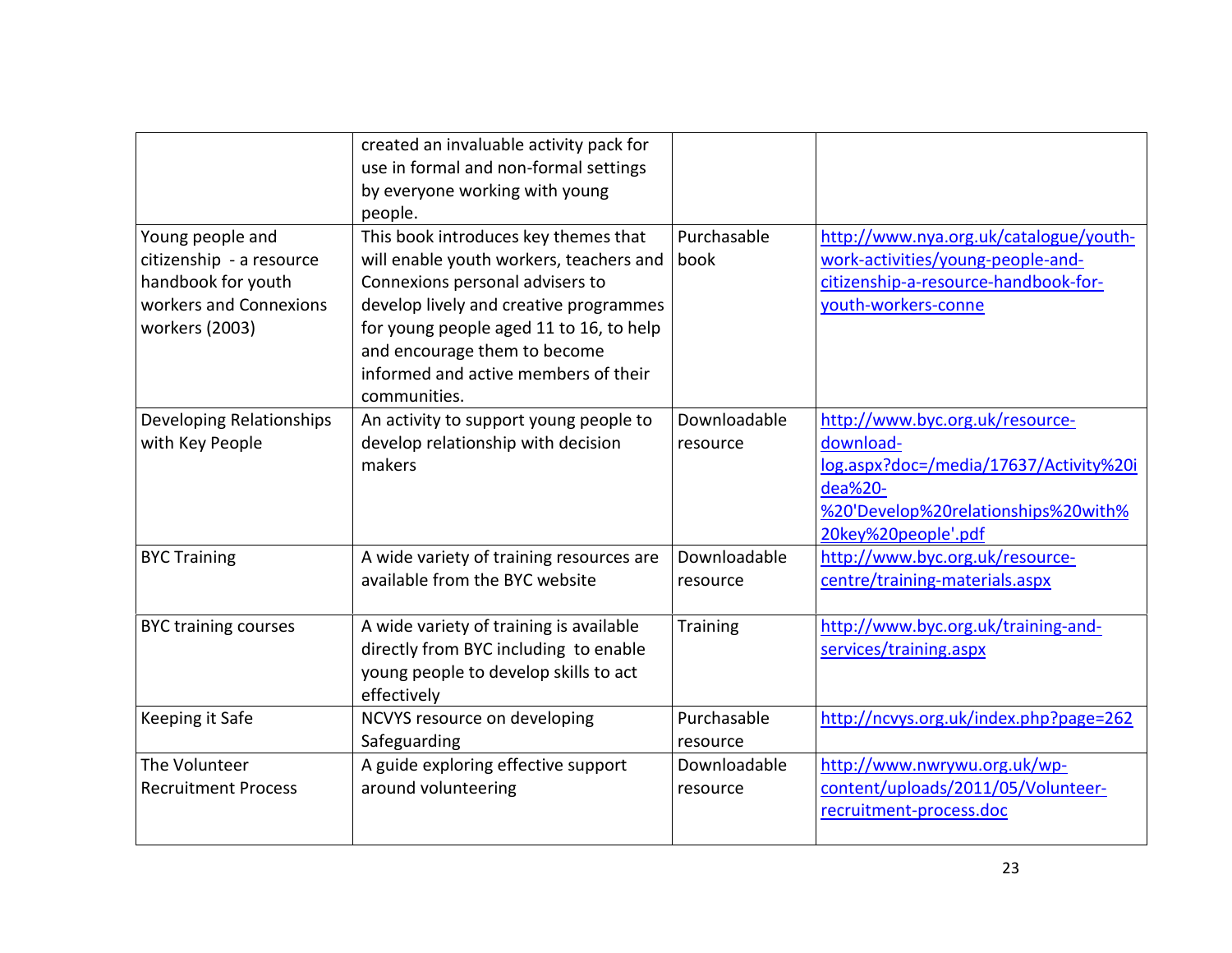# <span id="page-24-0"></span>Political and senior level buy-in

#### What does this mean?

The Government has signed up to the United Nations Convention on the Rights of the Child and through Statutory Guidance for Local Authorities on Services and Activities to Improve Young People's Wellbeing and Positive for Youth sets out certain things for local authorities to do to make sure they listen to young people and involve them in decision making. The expectation is that there will be a YVV in every local authority but what form that takes is left to local decision making. We refer to the many different forms the YVV can take in the introductory pages of this handbook.

For young people we hope this will increase their sense of belonging, improve the services they use and increase their engagement in democratic processes. Giving young people a voice in decision making will help Local Authorities and other bodies become more responsive to the needs of young people and improve the design and delivery of services. $^6$ 

Local authorities can demonstrate their support for young peoples' voice by having a strategy for listening to the views young people. You may want to consider if the strategy covers the work of the whole council or just the Directorate for Children and Young People's Services? There are lots of ways of writing a strategy but it should set out the vision, what does the organisation want to achieve, how it is going to achieve it, what resources are necessary and how they will know if they have been successful.

Some local authorities have an **elected member** or **senior officer** who acts as a **Young People's Champion** and is the link between the YVV and the elected members. Having a champion at the heart of decision making can make a big difference to how much young people are listened to and to how much **power and influence** they have. It is a good idea to get as much

 $^6$  Statutory Guidance for Local Authorities on Services and Activities to Improve Young People's Well-being June 2012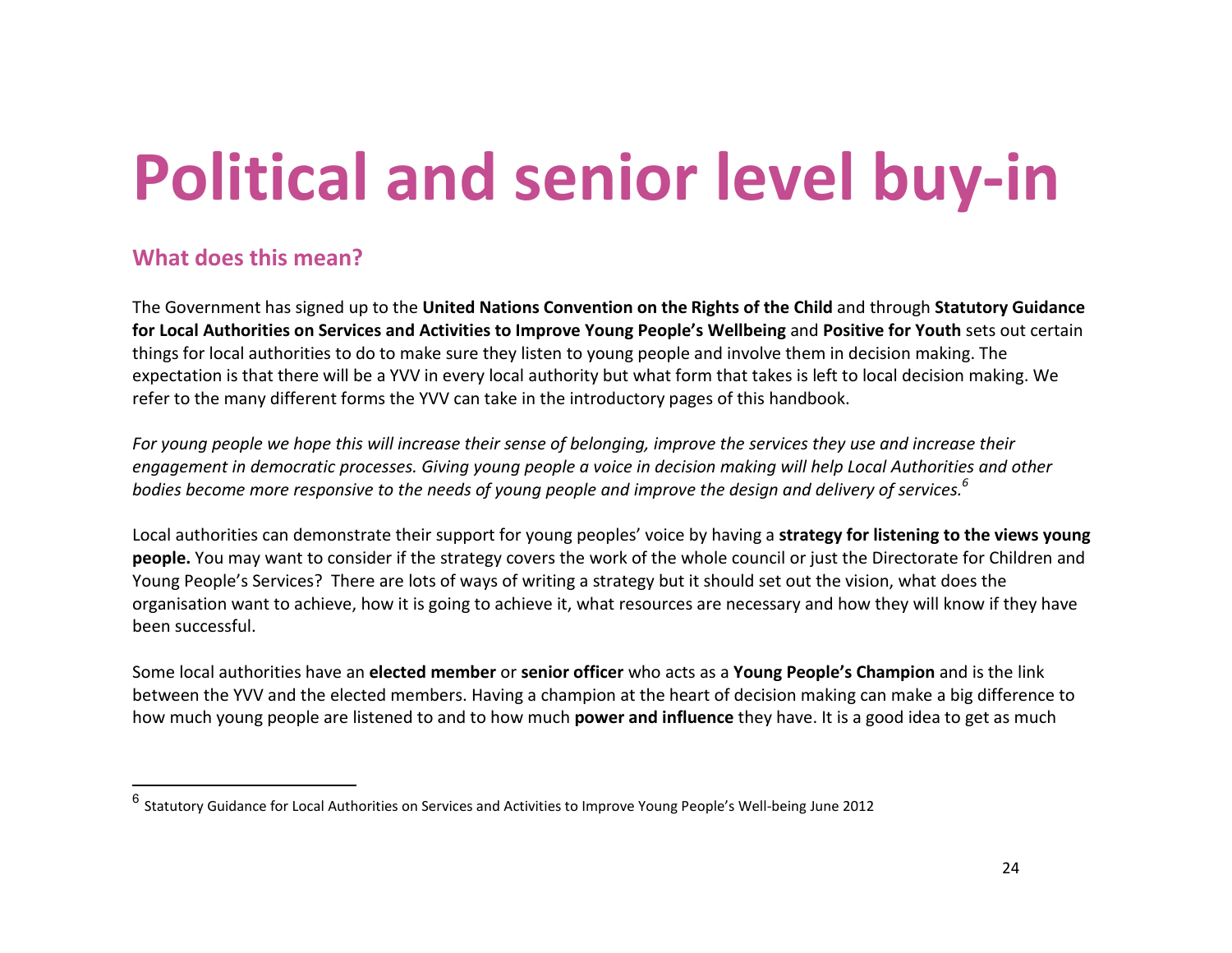support as possible. Often organisations will commission training for senior staff, trustees and elected members on 'how to involve young people' and there are a number of courses available you can deliver locally.

When policies are written or changed a local authority may ask young people to 'youth-proof' it. 'Youth-proofing' involves young people having a say and questioning how policies developed by local authorities and other organisations, will affect them. It helps make sure that the needs of young people are being considered alongside those of other members of the community. This role of youth proofing does not mean 'youth approved' and is a form of scrutiny in advance. Scrutiny also looks at the impact of decisions. The Government has asked BYC to establish a national Youth Scrutiny Group that is acting as the hub to prioritise issues of concern for young people, as well as respond to the government's agenda. You may want to find out more about how this group works [here](http://www.byc.org.uk/uk-work/national-scrutiny-group.aspx), and to set up a local version.

#### Case study

### Doncaster

Doncaster Youth Council is made up of young people aged 14 - 19 who are elected through the 17 secondary schools to represent the four areas across Doncaster. These, along with other young people from school councils, minority and underrepresented groups establish the full Youth Council for Doncaster.

#### What?

The Youth Council has good political and senior level buy in with Doncaster Council through the good relationships it has built up with the elected Mayor of Doncaster, the Director of Children's Services and the Portfolio Holder for Children and Young People. Having a place on the Children's Trust Board and being a partner of the Trust is another way the Youth Council has buy in from politicians and senior officers. At a local level ward members work alongside members of the Youth Council to hold youth surgeries in youth spaces.

[For the full case study click here](http://www.byc.org.uk/uk-work/support-for-local-authorities/youth-voice-vehicles/#case%20studies)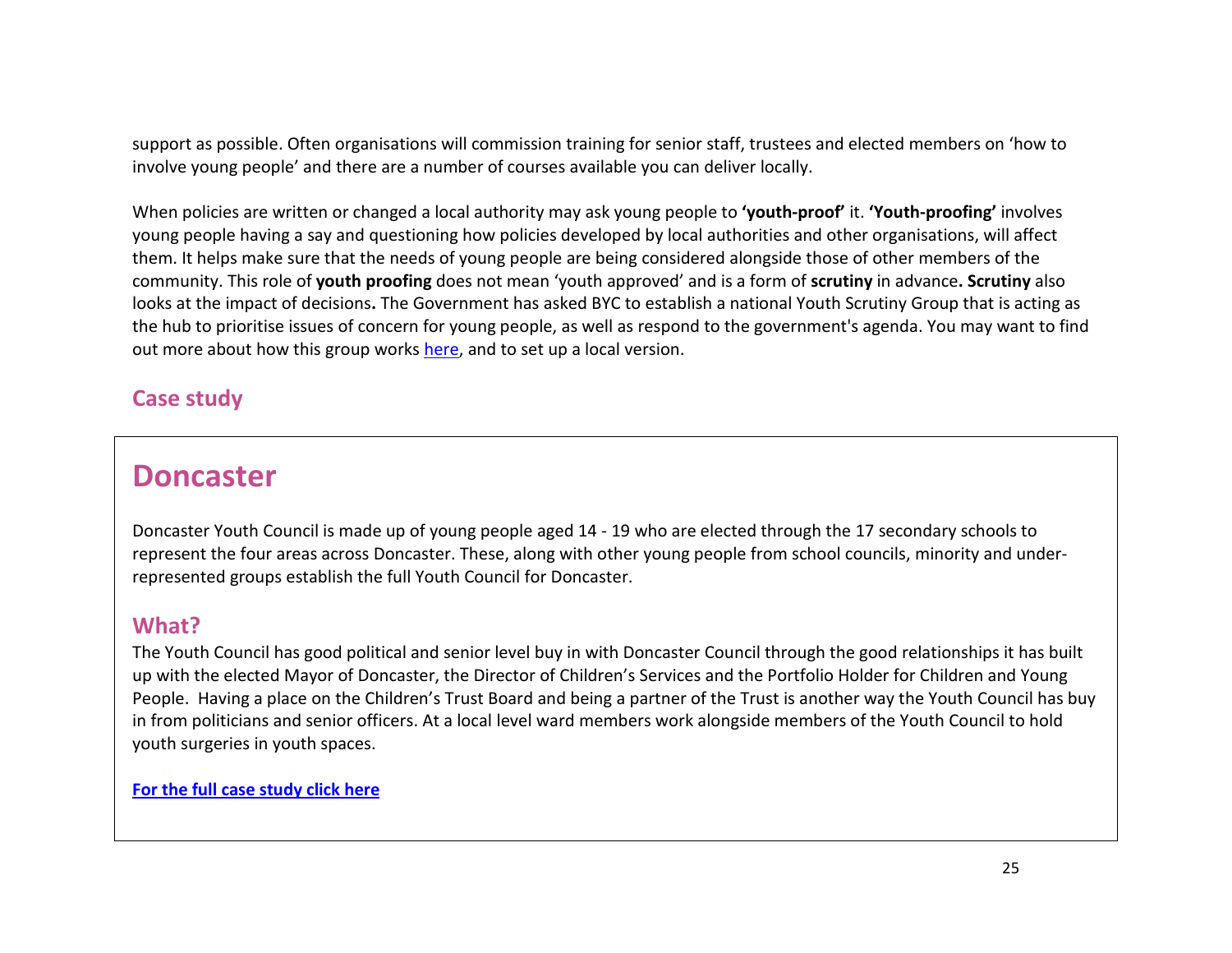| <b>Name</b>                                                                                                                                 | Description / content/ abstract                                                                                                                                                       | Format                                   | Where can I find it?                                        |  |
|---------------------------------------------------------------------------------------------------------------------------------------------|---------------------------------------------------------------------------------------------------------------------------------------------------------------------------------------|------------------------------------------|-------------------------------------------------------------|--|
| Positive for Youth, UNCRC, statutory guidance, participation strategy,                                                                      |                                                                                                                                                                                       |                                          |                                                             |  |
| <b>United Nations</b><br>Convention on the Rights                                                                                           | A legally binding international<br>instrument which incorporate the full                                                                                                              | Legislation                              | http://www.unicef.org/crc/                                  |  |
| of the Child<br>Positive for Youth                                                                                                          | range of human rights<br>A National Government Policy                                                                                                                                 | Government                               | http://www.education.gov.uk/childrenan                      |  |
|                                                                                                                                             | statement which brings together for the<br>first time all of the Government's<br>policies for young people aged 13 to 19                                                              | policy                                   | dyoungpeople/youngpeople/Positive%20<br>for%20Youth         |  |
| Hear by Rights standards                                                                                                                    | A tool kit to help you provide evidence<br>of the participation that is already<br>happening and then to plan for strategic<br>improvement                                            | Downloadable<br>/purchasable<br>resource | http://www.nya.org.uk/quality/hear-by-<br>right             |  |
| <b>Councillor Shadowing</b>                                                                                                                 | A local councillor-shadowing<br>programme which gives 600 young<br>people the chance to experiencing the<br>day-to-day role of a councillor                                           | Programme                                | http://www.theyouthoftoday.org/shado<br>w-local-councillor  |  |
| Valuing Young Voices,<br>strengthening democracy:<br>the contribution made by<br>youth engagement<br>(Executive Summary and<br>Full Report) | This report demonstrates the<br>contribution that youth engagement<br>makes to strengthening democracy and<br>delivering many outcomes that<br>communities and local authorities seek | Downloadable<br>resource                 | http://www.idea.gov.uk/idk/core/page.d<br>o?pageId=22879857 |  |
| Tomorrow's people? A<br>guide for overview and<br>scrutiny committees<br>about involving young                                              | A guide for Councillors who are on<br>scrutiny committees. It explains why<br>engaging young people is important,<br>illustrates the points in the scrutiny                           | Downloadable<br>resource                 | http://www.idea.gov.uk/idk/core/page.d<br>o?pageId=25096778 |  |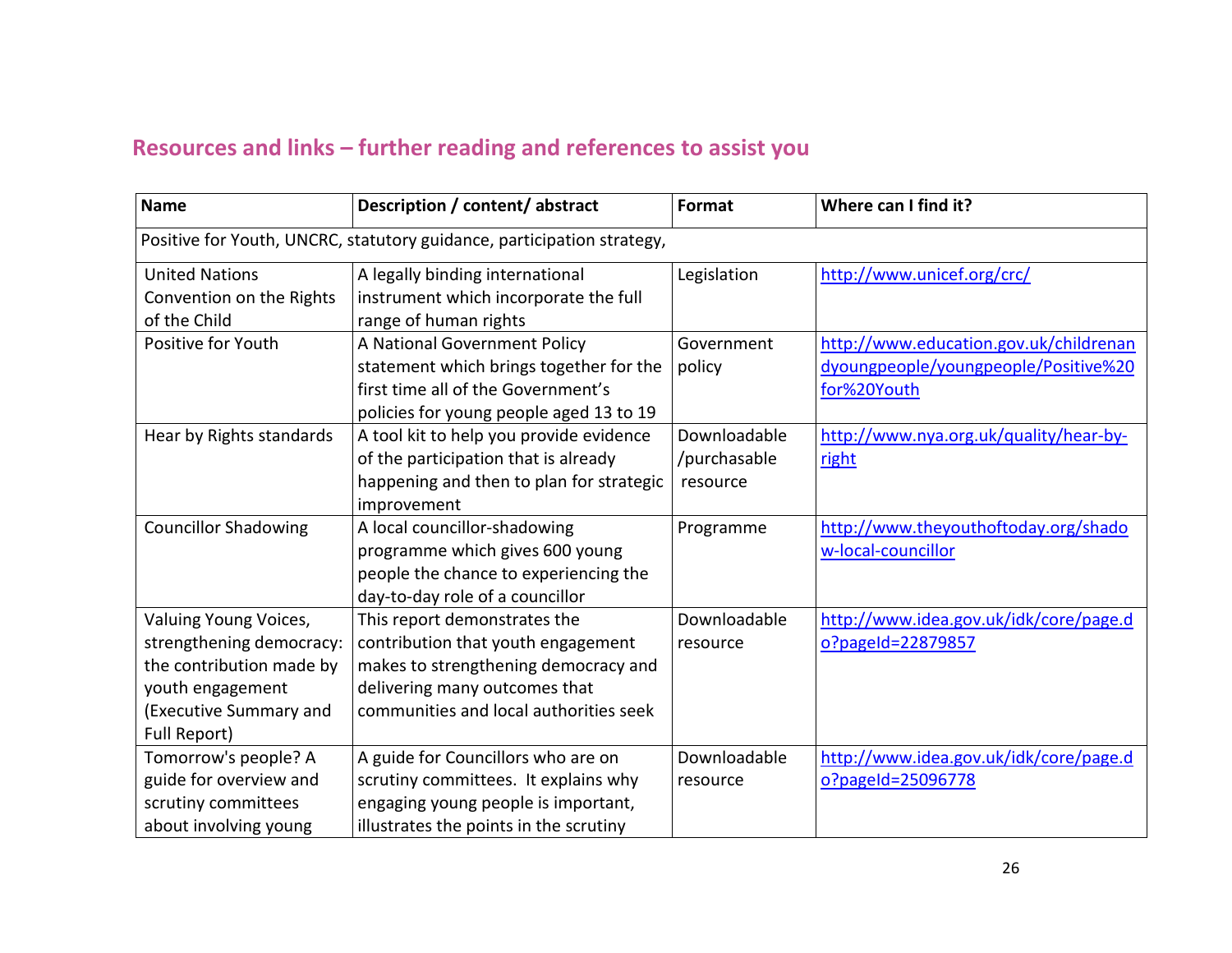| people in scrutiny                                 | process where youth engagement can<br>add value                                                                |                                  |                                                                                                            |
|----------------------------------------------------|----------------------------------------------------------------------------------------------------------------|----------------------------------|------------------------------------------------------------------------------------------------------------|
| Lancashire Active<br><b>Participation Strategy</b> | Information and checklists for<br>Councillors and Officers to consider<br>when actively involving young people | Downloadable<br><b>resources</b> | http://www.lancashire.gov.uk/corporate<br>/enewsviewer/index.asp?id=2011/07/12<br>/65589&news=725&page=pr& |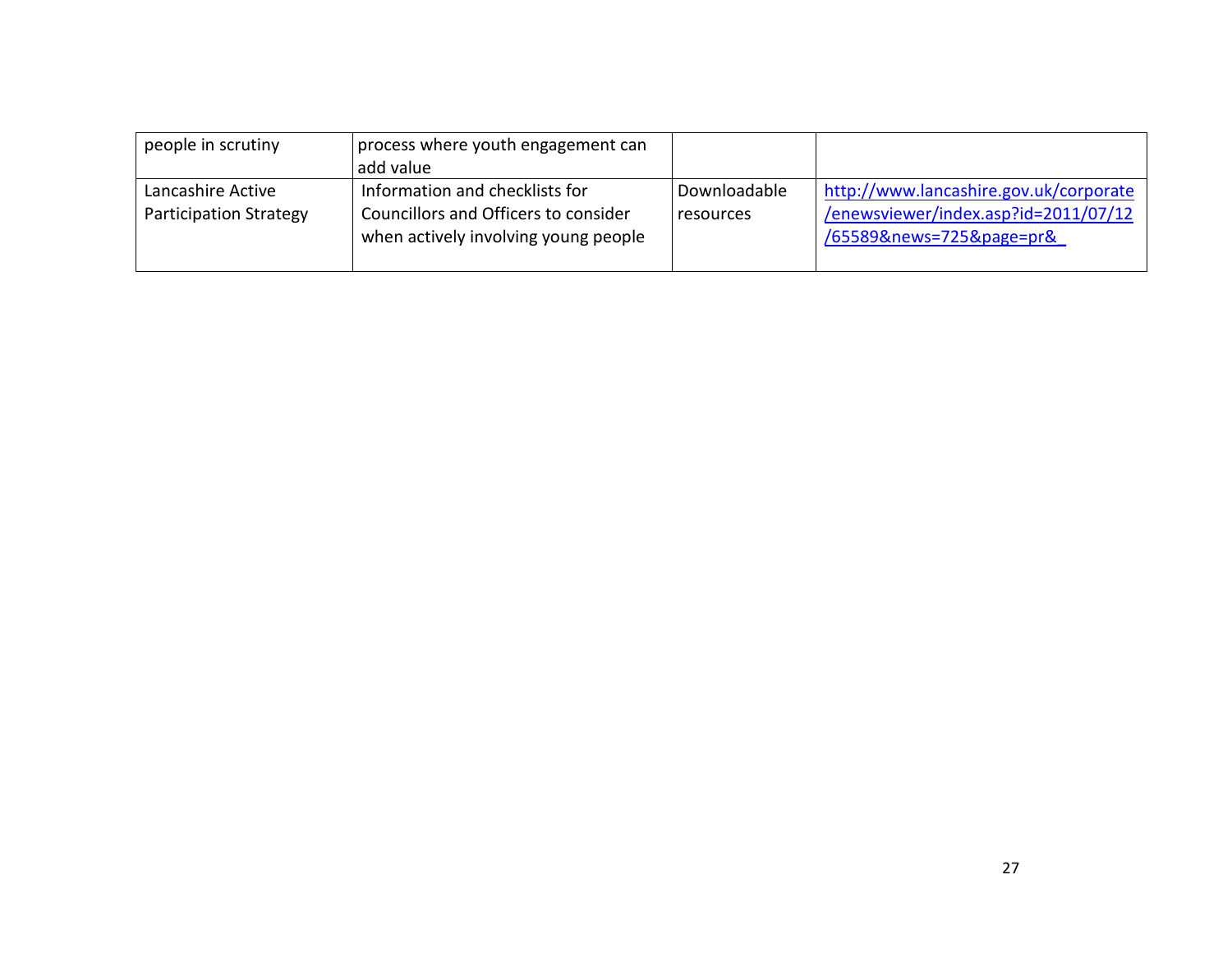## <span id="page-28-0"></span>Power and influence

#### What does this mean?

For a YVV to have power, it will have a defined role and the capacity, or ability, to direct or influence the behaviour of others or the course of events.

The words power and influence are often used together but they're different. Power 'can' act or do something and influence 'hopes' to shape powers decisions. In this context by **influence** we mean young people have the capacity to have an effect on the development, or behaviour of someone or something, or the outcome itself by providing information, evidence and views.

A YVV may have a combination of limited powers and authority to influence. For example it might have been delegated formal power to make decisions on certain issues, for example small grant giving to youth services, but only influence, for example on the provision of youth transport, through scrutiny and consultation.

So the combined defined role of a YVV can include decision-making, scrutinising council policy, and being involved in commissioning. This should be an agreed role and could be part the constitution or terms of reference of the YVV so that it is transparent and is clear about the right of a YVV to make independent decisions.

A useful reference is BYC's report – '[Young Voices Stronger Together](http://www.byc.org.uk/resources/research-and-reports.aspx#2237)' which maps the roles and impact of YVVs through both decision-making and consultation.

A YVV may exercise its influence by campaigning on issues that are important to young people in that area. E.g. If young people are campaigning to reduce leisure centre fees; they will be working in an organised and active way towards that goal. The YVV does not have the power to reduce the fees itself but it can influence the decision by making young people's views known and explaining the impact reducing the fees could have upon them.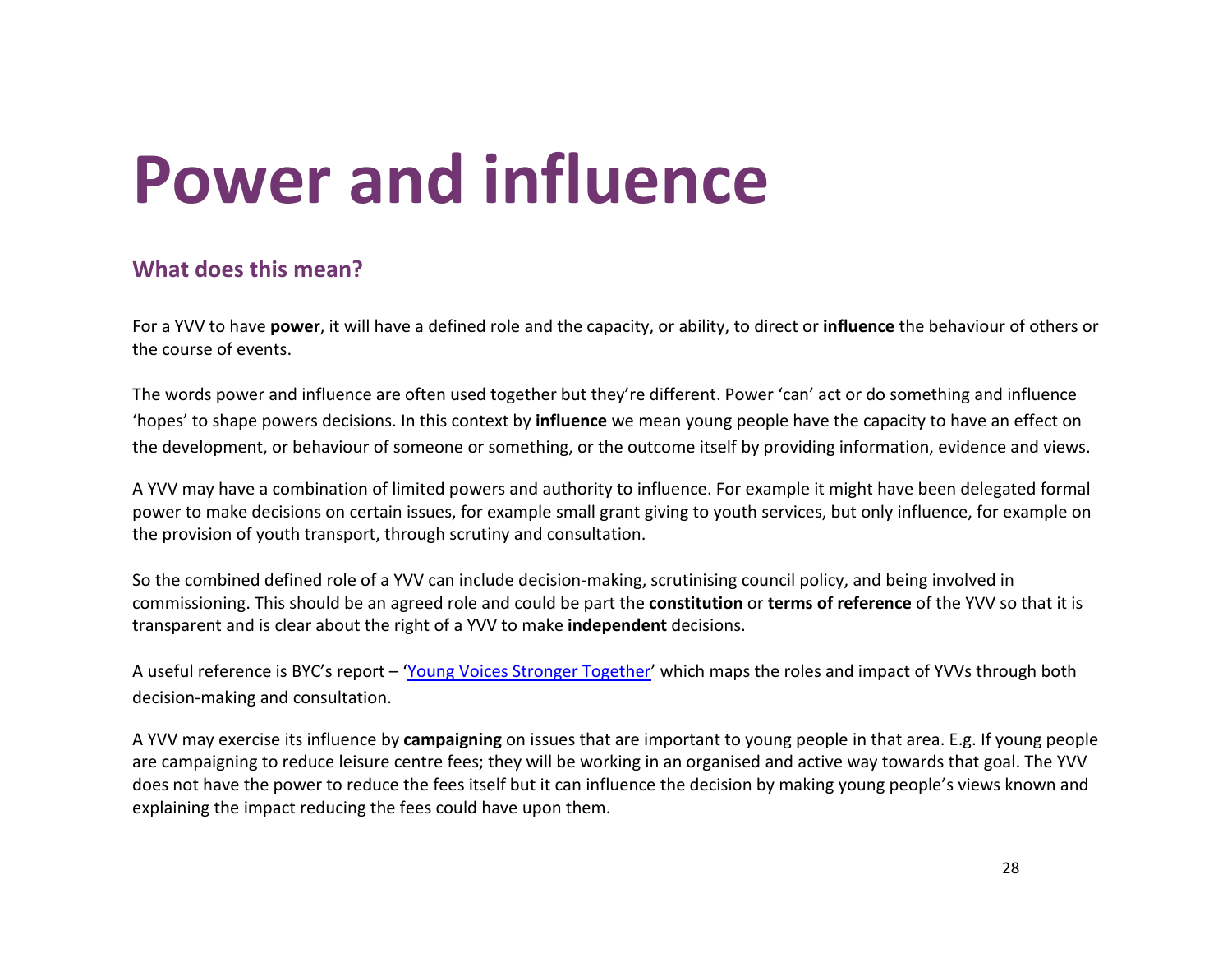The reach of YVV power and influence may extend beyond the local authority to health and police authorities where young people can make recommendations that are seriously considered. YVVs may take the opportunity to come together regionally and nationally through the work of Regional Youth Work Units, BYC, UKYP, NCVYS, Participation Works and UK Youth. It is important that young people are given feedback on the results of decisions that they have contributed to so they understand the rationale. Young people often complain of the 'consultation black hole' where they give information and views and then never hear anything back.

Youth workers providing support to a YVV need to be aware of the power and influence it has and how these relate to those of elected members. These and the roles need to be reflected in guidance to staff/ workers and young people so that everyone's role and authority is clear, and highlighting that the support workers are educators and facilitators of young people in the process.

#### Case study

## Bedford

#### What?

A number of YVVs are involved in strategic decision making with Bedford Borough Council, through a variety of representatives on a number of boards and bodies.

#### How?

Young people are represented on a number of boards and bodies by having two places as decision makers on these boards plus room for observers. They are able to make presentations representing their views and consultation results gathered from youth cabinet meetings, children and young people in the Borough. Additionally they have influence via the engagement officer.

- The Youth Cabinet is represented on the Children's Trust Board
- The Children in Care Council is represented on the Corporate Parenting Board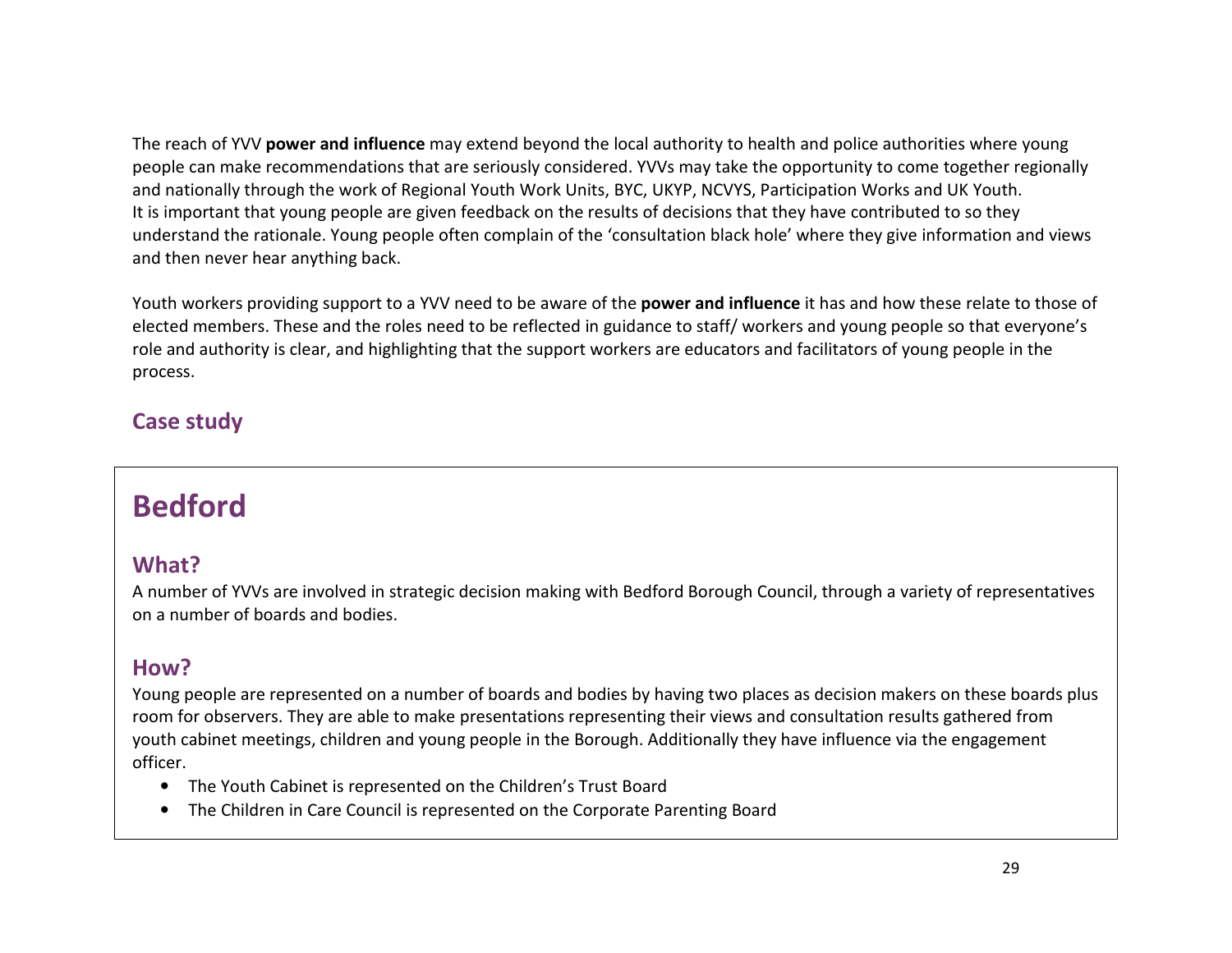- The LINK Young Advisors are represented on the Healthwatch Steering Group
- SuperKids Young Carers have influence at Carers Partnership Board via engagement officer representing their views / consultation results from SuperKids meetings / children and young people in the Borough

There is an annual corporate management takeover day – where up to 10 children and young people shadow the Chief Executive and Directors for a morning in the council, taking part in their corporate management group meeting. In the afternoon the young people meet with different parts of the council to interview them on child and youth topics, they have a question and answer session with the elected Mayor and Portfolio Holders.

Every term there are meetings with the Elected Mayor involving children and young people representatives from strategic projects. At these meetings they raise issues, inform and find out what the Council is looking at next.

Consultations are carried out with children and young people on various topics, i.e. Vision for Education, housing strategy, HealthWatch, statement of community involvement. The information is then fed into the formal consultation and decision making process.

[For full case study click here](http://www.byc.org.uk/uk-work/support-for-local-authorities/youth-voice-vehicles/#case%20studies)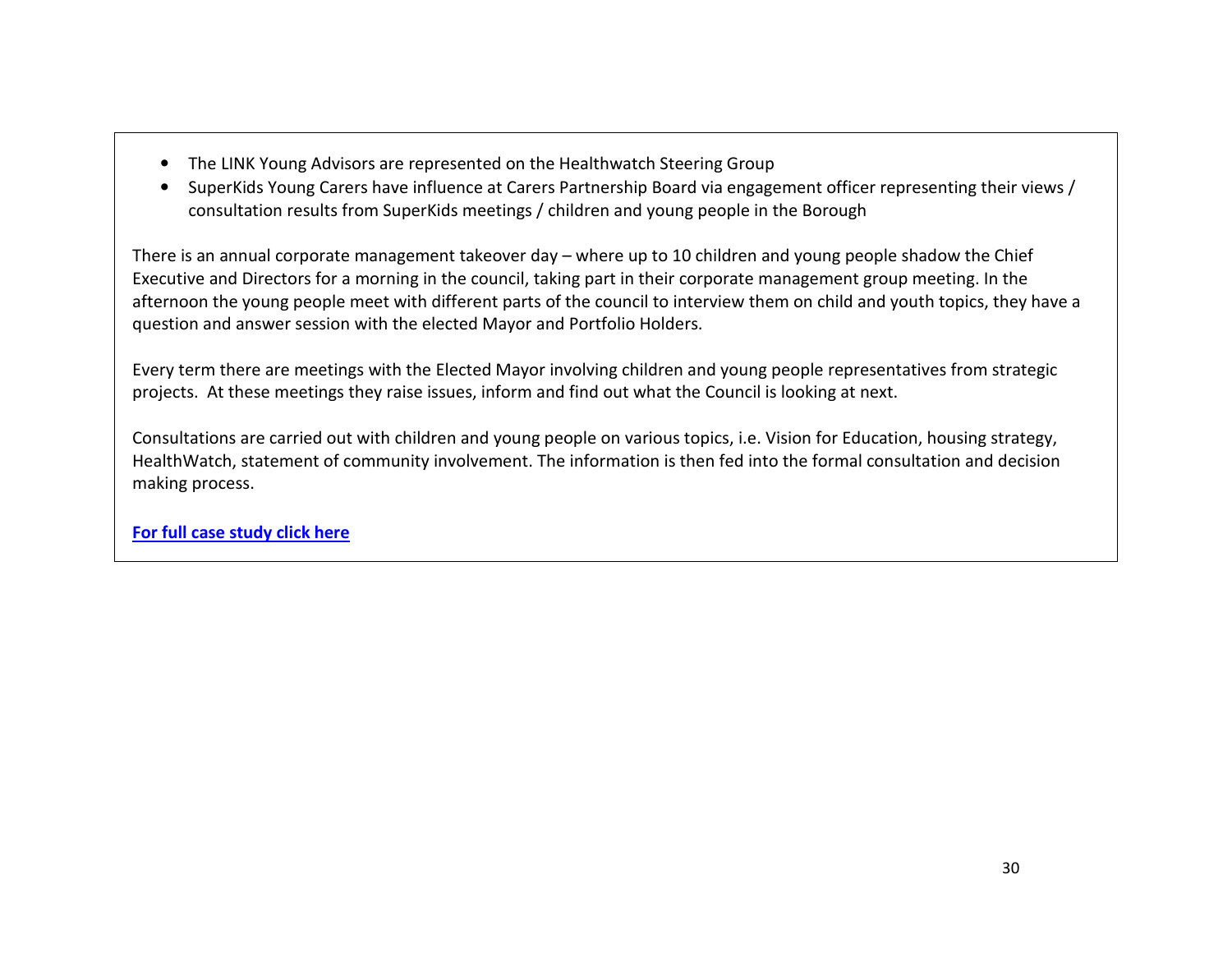| <b>Name</b>                                            | Description / content/ abstract                                                                                                                                                                          | Format                   | Where can I find it?                                                                                                                   |
|--------------------------------------------------------|----------------------------------------------------------------------------------------------------------------------------------------------------------------------------------------------------------|--------------------------|----------------------------------------------------------------------------------------------------------------------------------------|
| Campaigning, lobbying, leadership,                     |                                                                                                                                                                                                          |                          |                                                                                                                                        |
| <b>Formal Meeting</b>                                  | This guide aims to help those who want<br>to more effectively include children and<br>young people in their adult-led<br>meetings                                                                        | Downloadable<br>resource | http://www.participationworks.org.uk/re<br>sources/children-and-young-peoples-<br>involvement-in-formal-meetings-a-<br>practical-guide |
| <b>Takeover Day</b>                                    | Takeover Day gives children and young<br>people the chance to work with adults<br>for the day and be involved in decision-<br>making by taking over from adults for a<br>day                             | Event                    | http://www.childrenscommissioner.gov.<br>uk/takeover day                                                                               |
| <b>Participatory Budgeting</b>                         | PB support public sector and<br>community groups in developing<br>participatory budgeting processes in<br>their local areas within the UK.                                                               | Organisation             | http://www.participatorybudgeting.org.u<br><u>k/</u>                                                                                   |
| <b>Campaigning Effectiveness</b>                       | NCVO's guide to effective campaigning                                                                                                                                                                    | Downloadable<br>resource | http://www.ncvo-<br>vol.org.uk/campaigningeffectiveness                                                                                |
| Campaign strategy                                      | Explore ideas for structure & strategy<br>applicable to most campaigns                                                                                                                                   | Downloadable<br>resource | http://www.campaignstrategy.org/                                                                                                       |
| How to make a great<br>student council campaign        | Are you having trouble distinguishing<br>yourself from the crowd? Boring posters<br>and dull speeches not doing the trick?<br>Use these tips to turn your Student<br>Council bid into a winning campaign | Downloadable<br>resource | http://www.wikihow.com/Make-a-Great-<br><b>Student-Council-Campaign</b>                                                                |
| <b>Participation Works</b><br><b>Campaigning Guide</b> | This guide will help practitioners<br>support children and young people to                                                                                                                               | Downloadable<br>resource | http://www.participationworks.org.uk/re<br>sources/how-to-support-children-and-                                                        |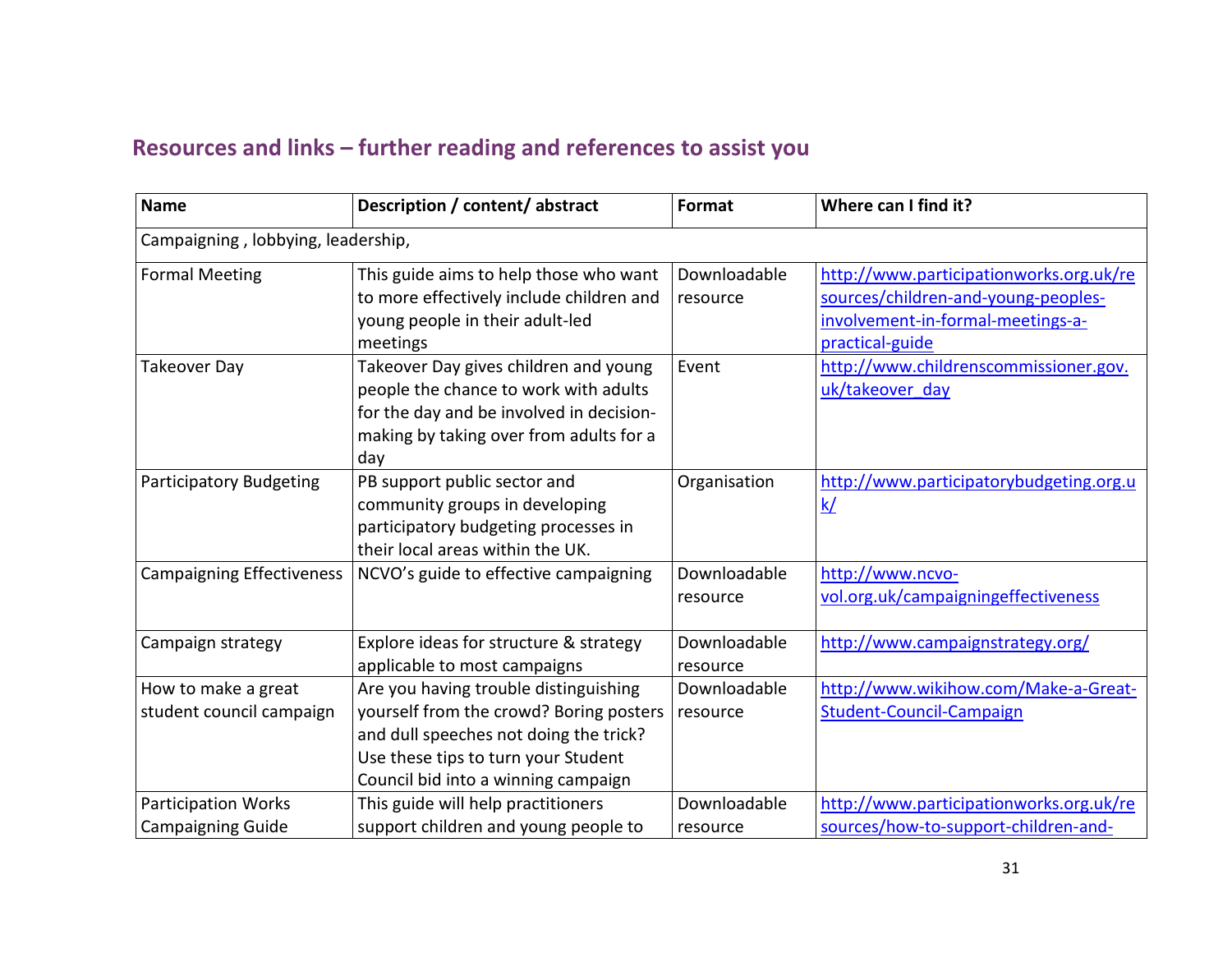|                        | design, deliver and evaluate campaigns   |              | young-peoples-campaigning                |
|------------------------|------------------------------------------|--------------|------------------------------------------|
|                        | that bring about change                  |              |                                          |
| <b>BYC Campaigning</b> | A wide variety of resources including    | Downloadable | http://www.byc.org.uk/resource-          |
| Resources              | campaign toolkits, and campaign guides   | resource     | centre/campaigning.aspx                  |
|                        | such as how to lobby your councillor     |              |                                          |
| UK Youth Campaign for  | The Campaign for Change Toolkit aims     | Purchasable  | http://www.ukyouthhearingunheardvoic     |
| change Toolkit         | to give disadvantaged young people the   | resource     | es.org/smartweb/campaign-                |
|                        | skills and opportunities to speak up to  |              | tools/campaign-for-change-toolkit        |
|                        | shape their services, through media and  |              |                                          |
|                        | campaigning activities                   |              |                                          |
| Challenge and Lead     | Challenge and Lead can help young        | Downloadable | http://nya.org.uk/dynamic_files/challand |
|                        | people identify issues which are         | resource     | lead/Challenge%2520%26%2520Lead.pdf      |
|                        | important to them, to organise a         |              |                                          |
|                        | campaign, challenge decision makers      |              |                                          |
|                        | and bring about change                   |              |                                          |
| Fight For Change       | A toolkit to enable young people to take | Downloadable | http://www.nwrywu.org.uk/wp-             |
|                        | part in campaigns around transport,      | resource     | content/uploads/2010/11/Fight-for-       |
|                        | citizenship and youth opportunities      |              | change-Join-a-campaign.pdf               |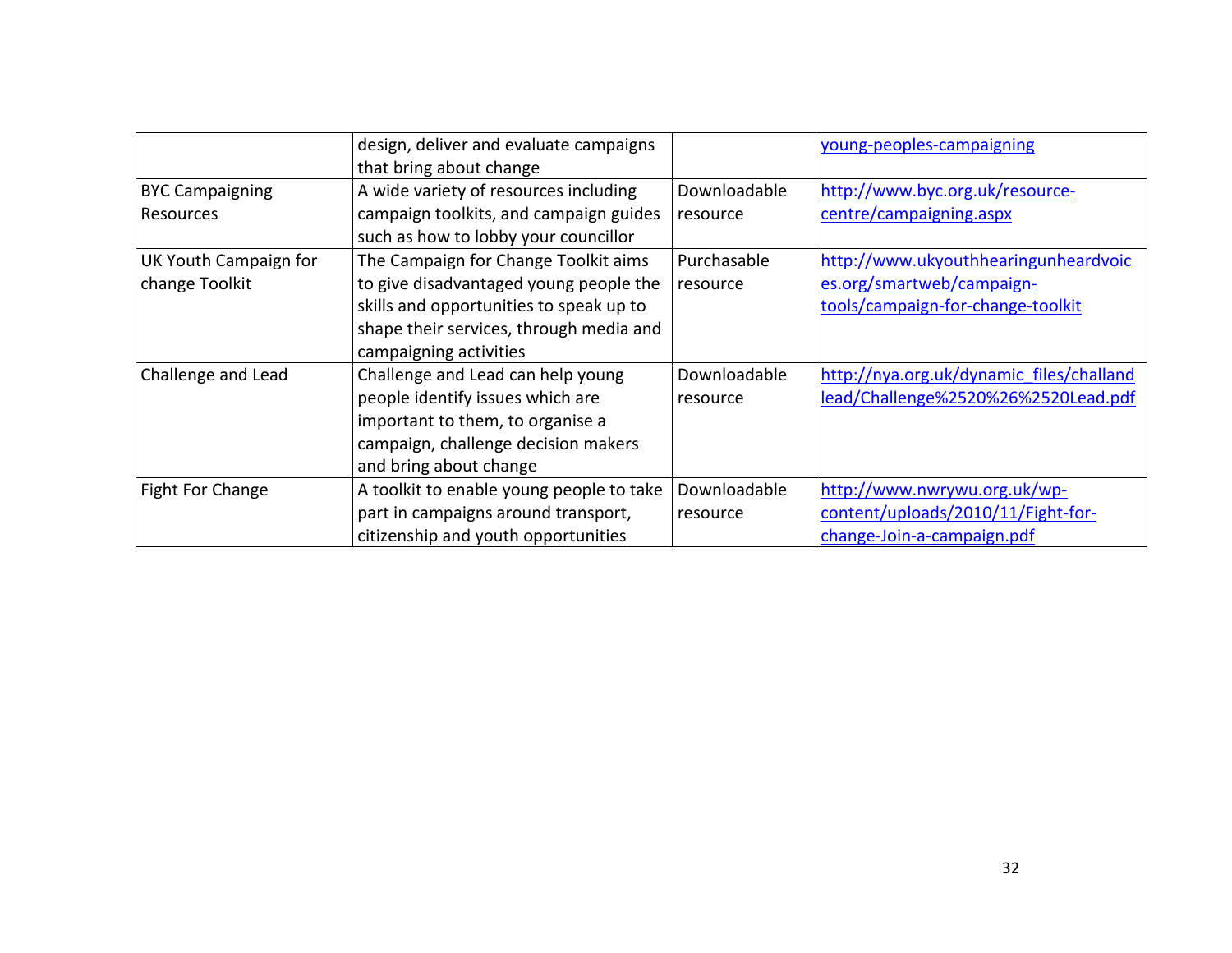## <span id="page-33-0"></span>Impact

#### What does this mean?

How do you know the **impact** of the YVV on the lives of young people, and indeed the whole community? By impact we mean the effect and or influence that an activity or process has. This will include the young representatives as individuals as well as those they represent and everyone in the community. Young people will want to know how strong and significant their impact has been, funders will certainly want to know, and so will the local authorities or organisations the YVV has worked with.

Members of the YVV and the local authority will want to know what outputs and outcomes have been achieved so they can see the impact the YVV is making. By outputs we mean what has been created by the work of the YVV e.g. number of meetings held, the number of policies scrutinised, the number of young people voting in elections. By **outcomes** we mean the changes and benefits to young people and organisations that come about as a result of the YVV activities, e.g. how services have been improved, how the views of young people have altered a policy, if money has been saved.

There are other sorts of impact you will want to measure too. You may want to understand the impact being part of a YVV has had on individual young people, what the **outcomes** are for those young people, what the outcomes are for the wider community of young people, for specific groups and for the local authority.

These may be planned outcomes or unintended outcomes, we hope they will be positive outcomes but occasionally they may be negative. They are all part of the feedback that can inform the future plans of the YVV.

Impact can be measured in many ways. Feedback can be gathered from surveys i.e. a local authority survey of young people conducted annually can assess the impact of the YVV. Evaluations by users can measure the satisfaction of users of a service and identify further areas for improvement. Data analysis can help identify if the numbers and type of young people using a service or participating in an activity has changed as a result of the YVV.

A survey of impact was conducted by BYC in 2010 and is a useful reference: ['Young Voices, Stronger Together'](http://www.byc.org.uk/resources/research-and-reports.aspx#2237).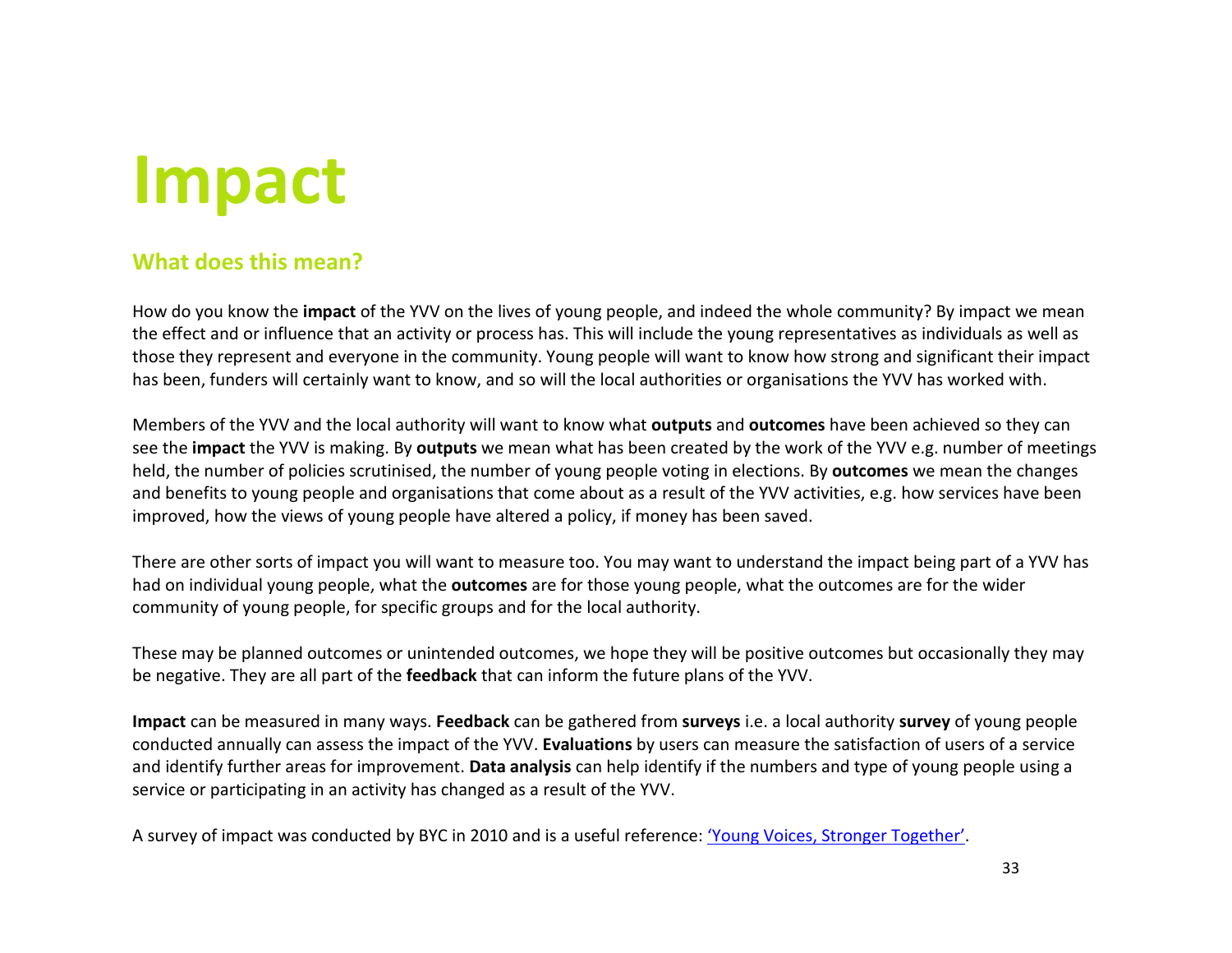#### Case study

### Poole

#### What?

Six years ago the Youth Team in Poole were given the responsibility for developing a robust participation strategy for the local authority and partners. The aim was to give young people a voice and to ensure they could influence change.

#### How?

To make the policy real it was developed at a strategic and an operational level. A range of different agencies, service units, and voluntary organisations formed the two working groups to contribute to the production of the Strategy, providing a practical example of agencies coming together to work. The Strategy was also shared for consultation with service units and organisations outside of Children & Young People's Services.

All departments are asked to identify targets and outcomes and to report on them. A guidance pack is available to sit alongside the strategy and this with the Workers Project Group supports practice. Practical examples of how the strategy has had an ongoing impact and feed information into strategic thinking include:

- Annual calendar of events
- Young people invited by default to local planning meetings
- Others Departments make young people's attendance priority
- Young people sit on Overview and Scrutiny Group
- Shadow Children's Board agree three priorities that the Children's Trust pledge to support
- Young People are involved in recruitment and selection

#### [For full case study click here](http://www.byc.org.uk/uk-work/support-for-local-authorities/youth-voice-vehicles/#case%20studies)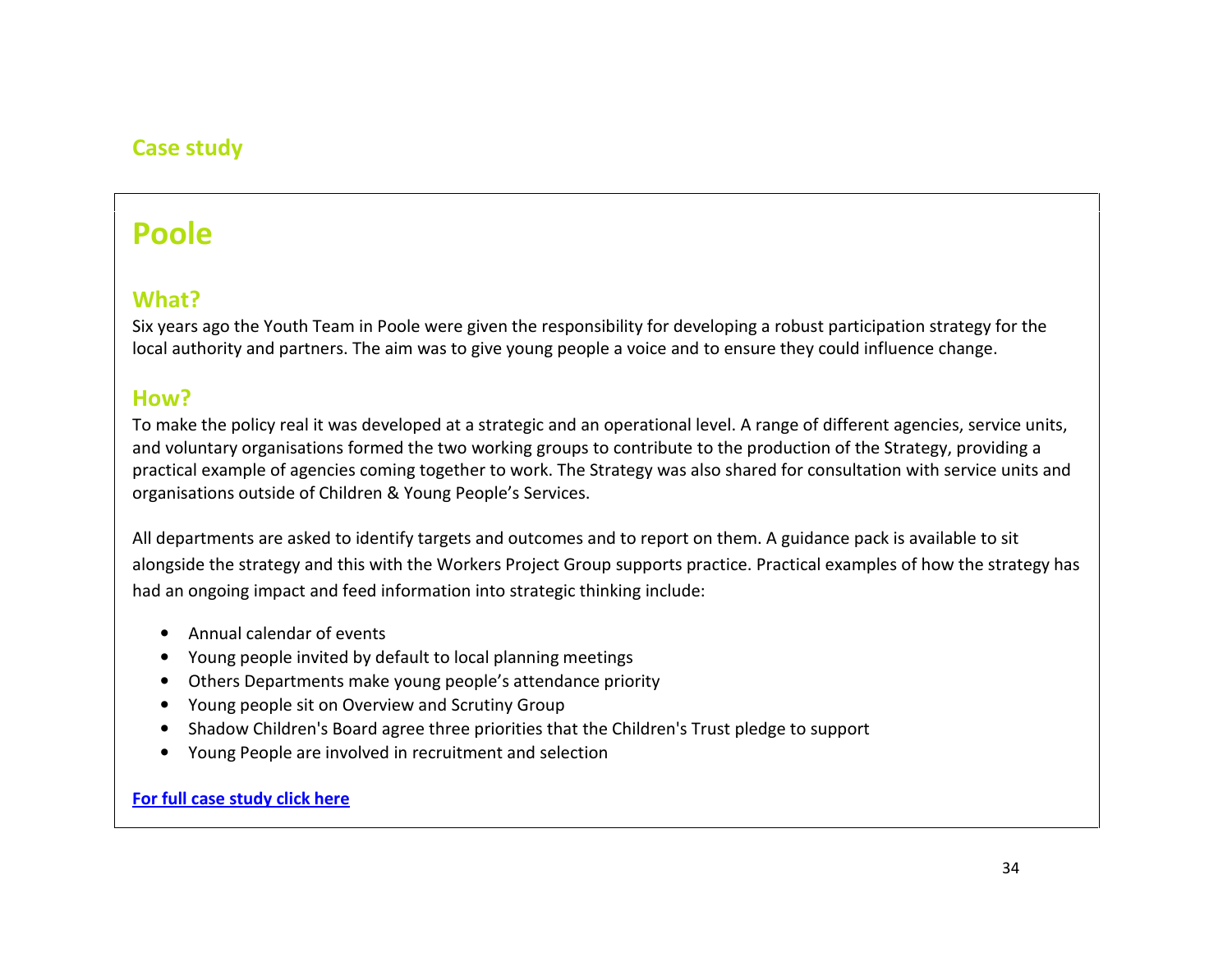| <b>Name</b>                      | Description / content/ abstract          | Format        | Where can I find it?                     |
|----------------------------------|------------------------------------------|---------------|------------------------------------------|
|                                  |                                          |               |                                          |
| What's Changed Tool              | A tool for recording changes which       | Downloadable  | http://www.nya.org.uk/catalogue/hear-    |
|                                  | result from young people's participation | resource      | by-right-2/whats-changed-tool-2010       |
| <b>Measuring the Magic</b>       | A report examining methods to            | Downloadable  | http://www.participationworks.org.uk/fil |
|                                  | evaluate the impact of youth             | resource      | es/webfm/files/resources/k-              |
|                                  | participation                            |               | items/carnegie/Measure+the+Magic.pdf     |
| Recording Participation in       | A template for recording individual      | Downloadable  | http://eazysecure12a.net/nya.org.uk/dy   |
| <b>Positive Activities: A</b>    | participation designed for Connexions    | resource      | namic files/policy/Recording+positive+a  |
| <b>Guide for Frontline Staff</b> | <b>Staff</b>                             |               | ctivities+-+frontline+staff17+Dec.doc    |
|                                  |                                          |               |                                          |
| <b>Evaluating Participation</b>  | A guide to evaluating participation work | Purchasable   | http://www.participationworks.org.uk/re  |
| Work - The toolkit and           |                                          | toolkits      | sources/evaluating-participation-work-   |
| guide                            |                                          |               | the-toolkit-and-the-guide                |
|                                  |                                          |               |                                          |
| <b>Evaluating Participation</b>  | This short guide breaks down the         | Purchasable   | http://www.participationworks.org.uk/re  |
| Work - Evaluation in a           | evaluation process into simple easy to   | guide         | sources/evaluating-participation-work-   |
| Nutshell                         | follow steps.                            |               | evaluation-in-a-nutshell                 |
| UKYP's Got any Change            | A DVD and resource for young people      | DVD and       | http://www.ukyouthparliament.org.uk/g    |
| DVD and resource pack            | explaining the impact of youth           | resource pack | otanychange                              |
|                                  | participation                            |               |                                          |
| Youth Participation,             | LGIU report on the impact of Youth       | Downloadable  | http://www.partnershipforyounglondon.    |
| Growing up?                      | Participation                            | resource      | org.uk/data/files/Resource Library/Equal |
|                                  |                                          |               | ity and Rights/youth20participation.pdf  |
| A Framework of Outcomes          | From the Young Foundation on behalf      | Downloadable  | http://www.youngfoundation.org/public    |
| for Young People                 | of the Catalyst Consortium a Framework   | resource      | ations/reports/framework-outcomes-       |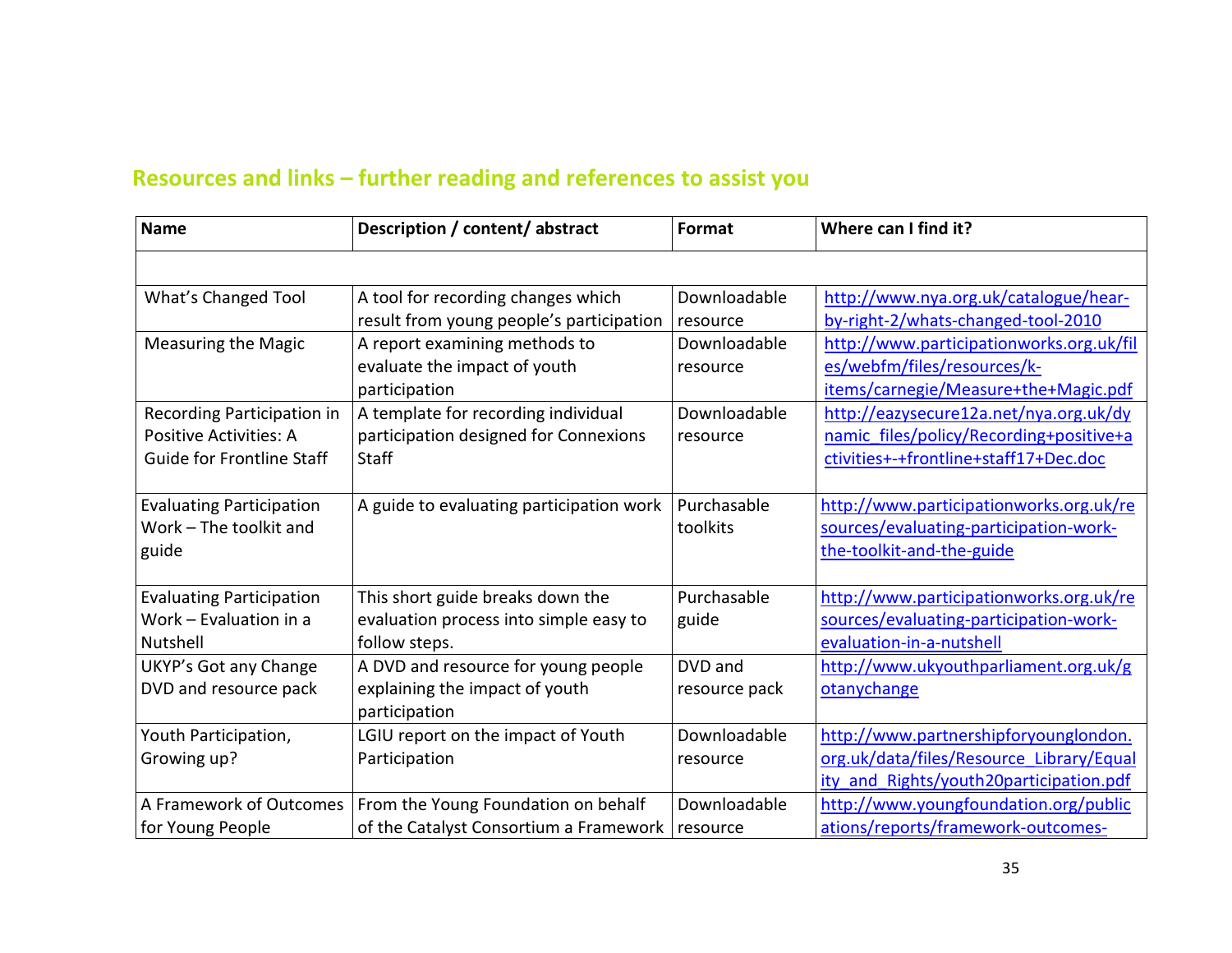|                                              | to help address the key challenges in<br>measuring impact                                                   |                                 | voung-people                                                       |
|----------------------------------------------|-------------------------------------------------------------------------------------------------------------|---------------------------------|--------------------------------------------------------------------|
| Young People Stronger<br>Together, BYC, 2010 | This report of a survey of 145 youth<br>councils across the UK describes youth<br>councils and their impact | Downloadable<br><b>resource</b> | http://www.byc.org.uk/resources/resear<br>ch-and-reports.aspx#2237 |